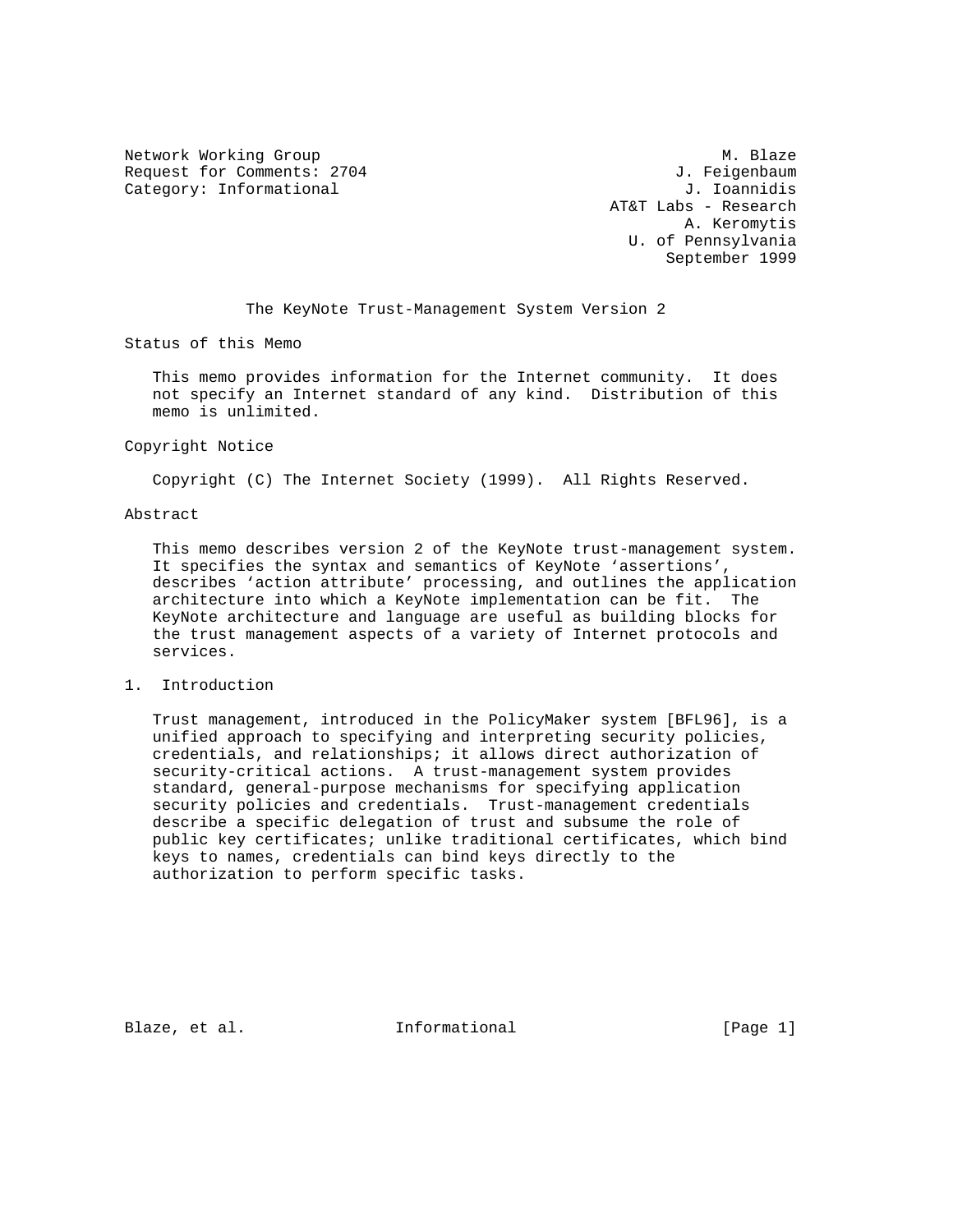A trust-management system has five basic components:

- \* A language for describing 'actions', which are operations with security consequences that are to be controlled by the system.
- \* A mechanism for identifying 'principals', which are entities that can be authorized to perform actions.
- \* A language for specifying application 'policies', which govern the actions that principals are authorized to perform.
- \* A language for specifying 'credentials', which allow principals to delegate authorization to other principals.
- \* A 'compliance checker', which provides a service to applications for determining how an action requested by principals should be handled, given a policy and a set of credentials.

 The trust-management approach has a number of advantages over other mechanisms for specifying and controlling authorization, especially when security policy is distributed over a network or is otherwise decentralized.

 Trust management unifies the notions of security policy, credentials, access control, and authorization. An application that uses a trust-management system can simply ask the compliance checker whether a requested action should be allowed. Furthermore, policies and credentials are written in standard languages that are shared by all trust-managed applications; the security configuration mechanism for one application carries exactly the same syntactic and semantic structure as that of another, even when the semantics of the applications themselves are quite different.

 Trust-management policies are easy to distribute across networks, helping to avoid the need for application-specific distributed policy configuration mechanisms, access control lists, and certificate parsers and interpreters.

 For a general discussion of the use of trust management in distributed system security, see [Bla99].

 KeyNote is a simple and flexible trust-management system designed to work well for a variety of large- and small-scale Internet-based applications. It provides a single, unified language for both local policies and credentials. KeyNote policies and credentials, called 'assertions', contain predicates that describe the trusted actions permitted by the holders of specific public keys. KeyNote assertions are essentially small, highly-structured programs. A signed

Blaze, et al.  $I_n$  Informational [Page 2]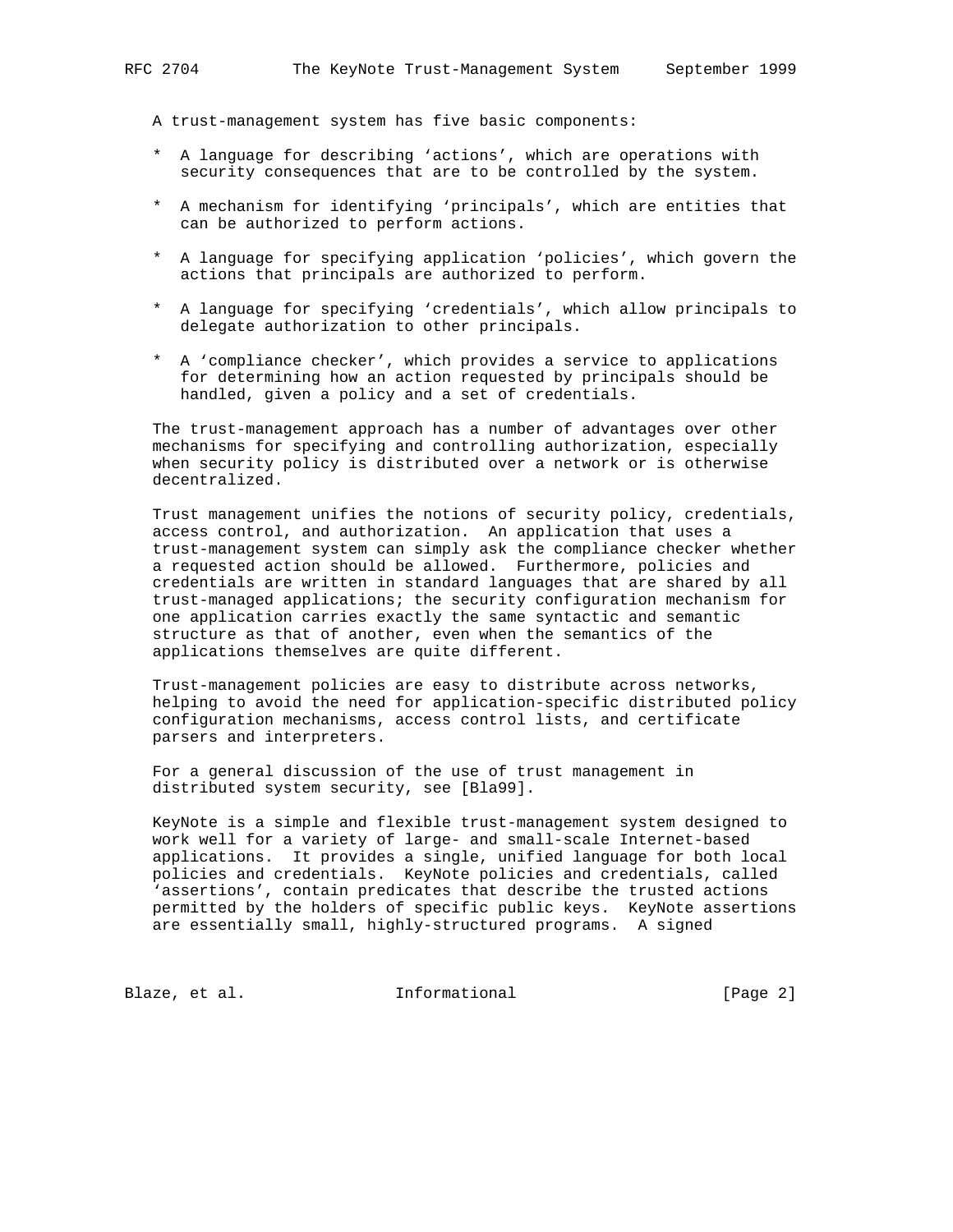assertion, which can be sent over an untrusted network, is also called a 'credential assertion'. Credential assertions, which also serve the role of certificates, have the same syntax as policy assertions but are also signed by the principal delegating the trust.

In KeyNote:

- \* Actions are specified as a collection of name-value pairs.
- \* Principal names can be any convenient string and can directly represent cryptographic public keys.
- \* The same language is used for both policies and credentials.
- \* The policy and credential language is concise, highly expressive, human readable and writable, and compatible with a variety of storage and transmission media, including electronic mail.
- \* The compliance checker returns an application-configured 'policy compliance value' that describes how a request should be handled by the application. Policy compliance values are always positively derived from policy and credentials, facilitating analysis of KeyNote-based systems.
- \* Compliance checking is efficient enough for high-performance and real-time applications.

 This document describes the KeyNote policy and credential assertion language, the structure of KeyNote action descriptions, and the KeyNote model of computation.

 We assume that applications communicate with a locally trusted KeyNote compliance checker via a 'function call' style interface, sending a collection of KeyNote policy and credential assertions plus an action description as input and accepting the resulting policy compliance value as output. However, the requirements of different applications, hosts, and environments may give rise to a variety of different interfaces to KeyNote compliance checkers; this document does not aim to specify a complete compliance checker API.

2. KeyNote Concepts

 In KeyNote, the authority to perform trusted actions is associated with one or more 'principals'. A principal may be a physical entity, a process in an operating system, a public key, or any other convenient abstraction. KeyNote principals are identified by a string called a 'Principal Identifier'. In some cases, a Principal Identifier will contain a cryptographic key interpreted by the

Blaze, et al. 1nformational 1999 [Page 3]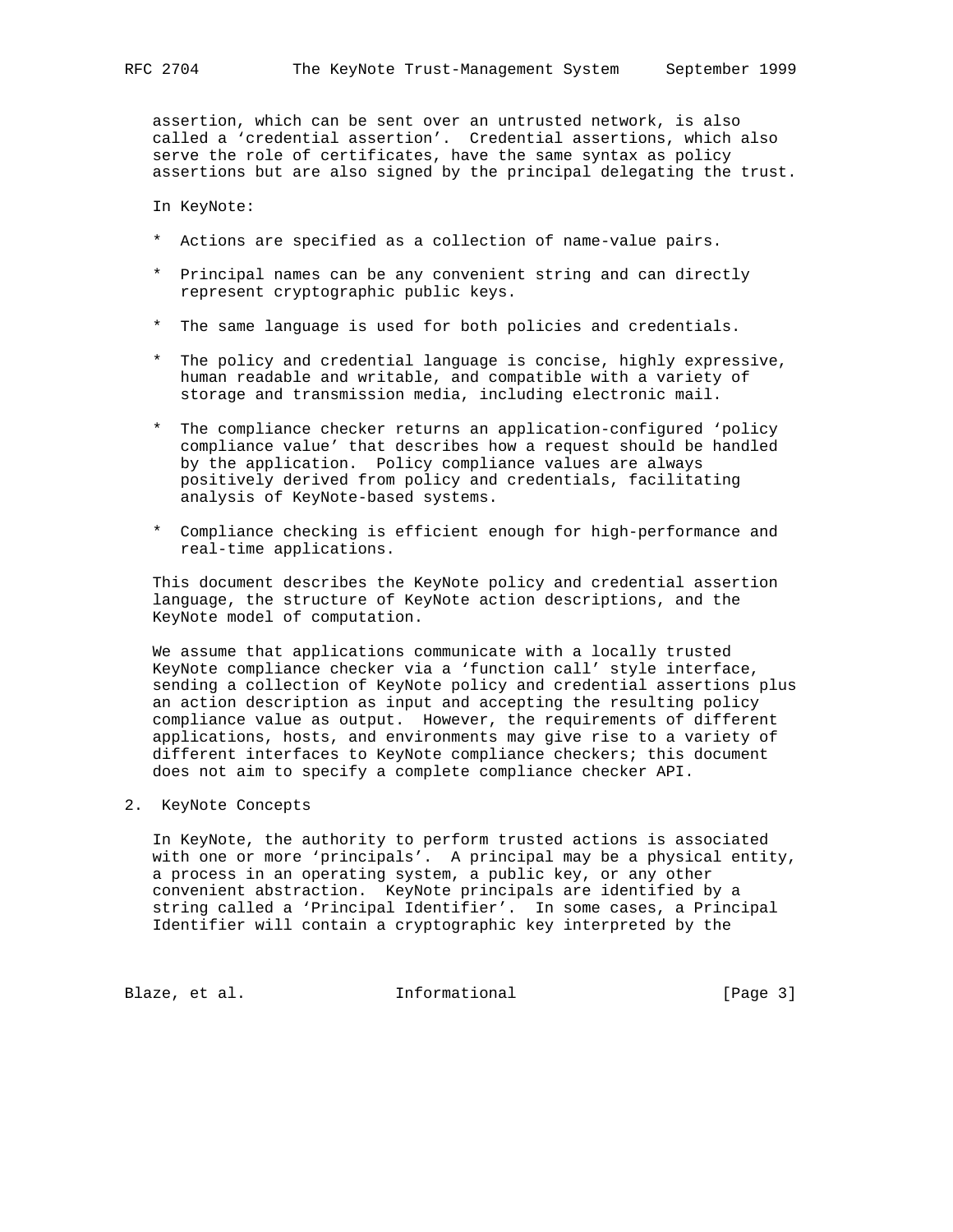KeyNote system (e.g., for credential signature verification). In other cases, Principal Identifiers may have a structure that is opaque to KeyNote.

 Principals perform two functions of concern to KeyNote: They request 'actions' and they issue 'assertions'. Actions are any trusted operations that an application places under KeyNote control. Assertions delegate the authorization to perform actions to other principals.

 Actions are described to the KeyNote compliance checker in terms of a collection of name-value pairs called an 'action attribute set'. The action attribute set is created by the invoking application. Its structure and format are described in detail in Section 3 of this document.

 KeyNote provides advice to applications about the interpretation of policy with regard to specific requested actions. Applications invoke the KeyNote compliance checker by issuing a 'query' containing a proposed action attribute set and identifying the principal(s) requesting it. The KeyNote system determines and returns an appropriate 'policy compliance value' from an ordered set of possible responses.

 The policy compliance value returned from a KeyNote query advises the application how to process the requested action. In the simplest case, the compliance value is Boolean (e.g., "reject" or "approve"). Assertions can also be written to select from a range of possible compliance values, when appropriate for the application (e.g., "no access", "restricted access", "full access"). Applications can configure the relative ordering (from 'weakest' to 'strongest') of compliance values at query time.

 Assertions are the basic programming unit for specifying policy and delegating authority. Assertions describe the conditions under which a principal authorizes actions requested by other principals. An assertion identifies the principal that made it, which other principals are being authorized, and the conditions under which the authorization applies. The syntax of assertions is given in Section 4.

 A special principal, whose identifier is "POLICY", provides the root of trust in KeyNote. "POLICY" is therefore considered to be authorized to perform any action.

Blaze, et al. 1nformational 1999 [Page 4]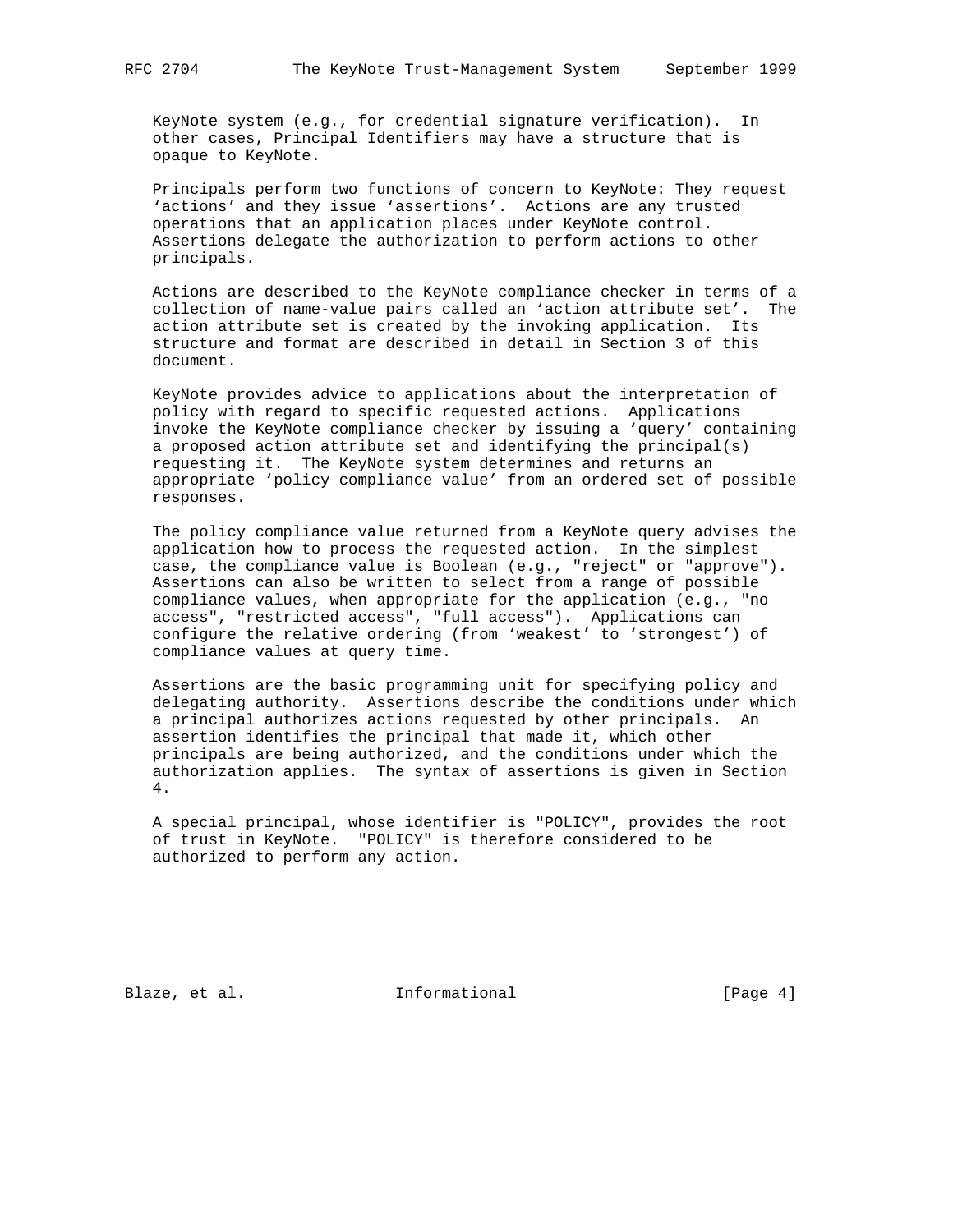Assertions issued by the "POLICY" principal are called 'policy assertions' and are used to delegate authority to otherwise untrusted principals. The KeyNote security policy of an application consists of a collection of policy assertions.

 When a principal is identified by a public key, it can digitally sign assertions and distribute them over untrusted networks for use by other KeyNote compliance checkers. These signed assertions are also called 'credentials', and serve a role similar to that of traditional public key certificates. Policies and credentials share the same syntax and are evaluated according to the same semantics. A principal can therefore convert its policy assertions into credentials simply by digitally signing them.

 KeyNote is designed to encourage the creation of human-readable policies and credentials that are amenable to transmission and storage over a variety of media. Its assertion syntax is inspired by the format of RFC822-style message headers [Cro82]. A KeyNote assertion contains a sequence of sections, called 'fields', each of which specifies one aspect of the assertion's semantics. Fields start with an identifier at the beginning of a line and continue until the next field is encountered. For example:

 KeyNote-Version: 2 Comment: A simple, if contrived, email certificate for user mab Local-Constants: ATT\_CA\_key = "RSA:acdfa1df1011bbac"  $mab$ \_key = "DSA:deadbeefcafe001a" Authorizer: ATT\_CA\_key Licensees: mab\_key Conditions: ((app\_domain == "email") # valid for email only && (address == "mab@research.att.com")); Signature: "RSA-SHA1:f00f2244"

 The meanings of the various sections are described in Sections 4 and 5 of this document.

 KeyNote semantics resolve the relationship between an application's policy and actions requested by other principals, as supported by credentials. The KeyNote compliance checker processes the assertions against the action attribute set to determine the policy compliance value of a requested action. These semantics are defined in Section 5.

 An important principle in KeyNote's design is 'assertion monotonicity'; the policy compliance value of an action is always positively derived from assertions made by trusted principals. Removing an assertion never results in increasing the compliance value returned by KeyNote for a given query. The monotonicity

Blaze, et al.  $I_n$  Informational [Page 5]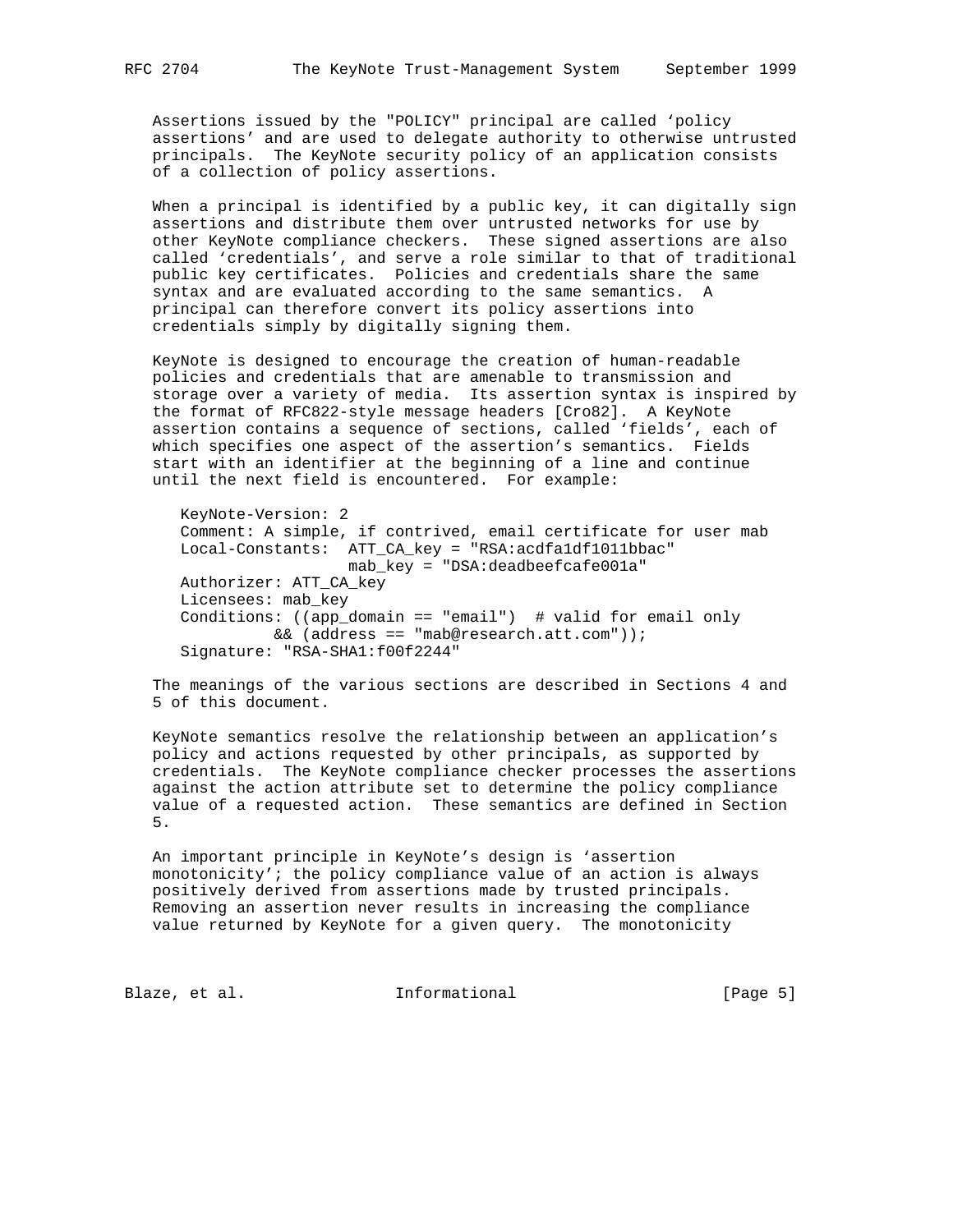property can simplify the design and analysis of complex network based security protocols; network failures that prevent the transmission of credentials can never result in spurious authorization of dangerous actions. A detailed discussion of monotonicity and safety in trust management can be found in [BFL96] and [BFS98].

# 3. Action Attributes

 Trusted actions to be evaluated by KeyNote are described by a collection of name-value pairs called the 'action attribute set'. Action attributes are the mechanism by which applications communicate requests to KeyNote and are the primary objects on which KeyNote assertions operate. An action attribute set is passed to the KeyNote compliance checker with each query.

 Each action attribute consists of a name and a value. The semantics of the names and values are not interpreted by KeyNote itself; they vary from application to application and must be agreed upon by the writers of applications and the writers of the policies and credentials that will be used by them.

 Action attribute names and values are represented by arbitrary-length strings. KeyNote guarantees support of attribute names and values up to 2048 characters long. The handling of longer attribute names or values is not specified and is KeyNote-implementation-dependent. Applications and assertions should therefore avoid depending on the the use of attributes with names or values longer than 2048 characters. The length of an attribute value is represented by an implementation-specific mechanism (e.g., NUL-terminated strings, an explicit length field, etc.).

 Attribute values are inherently untyped and are represented as character strings by default. Attribute values may contain any non- NUL ASCII character. Numeric attribute values should first be converted to an ASCII text representation by the invoking application, e.g., the value 1234.5 would be represented by the string "1234.5".

Attribute names are of the form:

 $\varepsilon$ AttributeID>:: {Any string starting with a-z, A-Z, or the underscore character, followed by any number of  $a-z$ ,  $A-Z$ ,  $0-9$ , or underscore characters} ;

 That is, an <AttributeID> begins with an alphabetic or underscore character and can be followed by any number of alphanumerics and underscores. Attribute names are case-sensitive.

Blaze, et al. 1nformational 1999 [Page 6]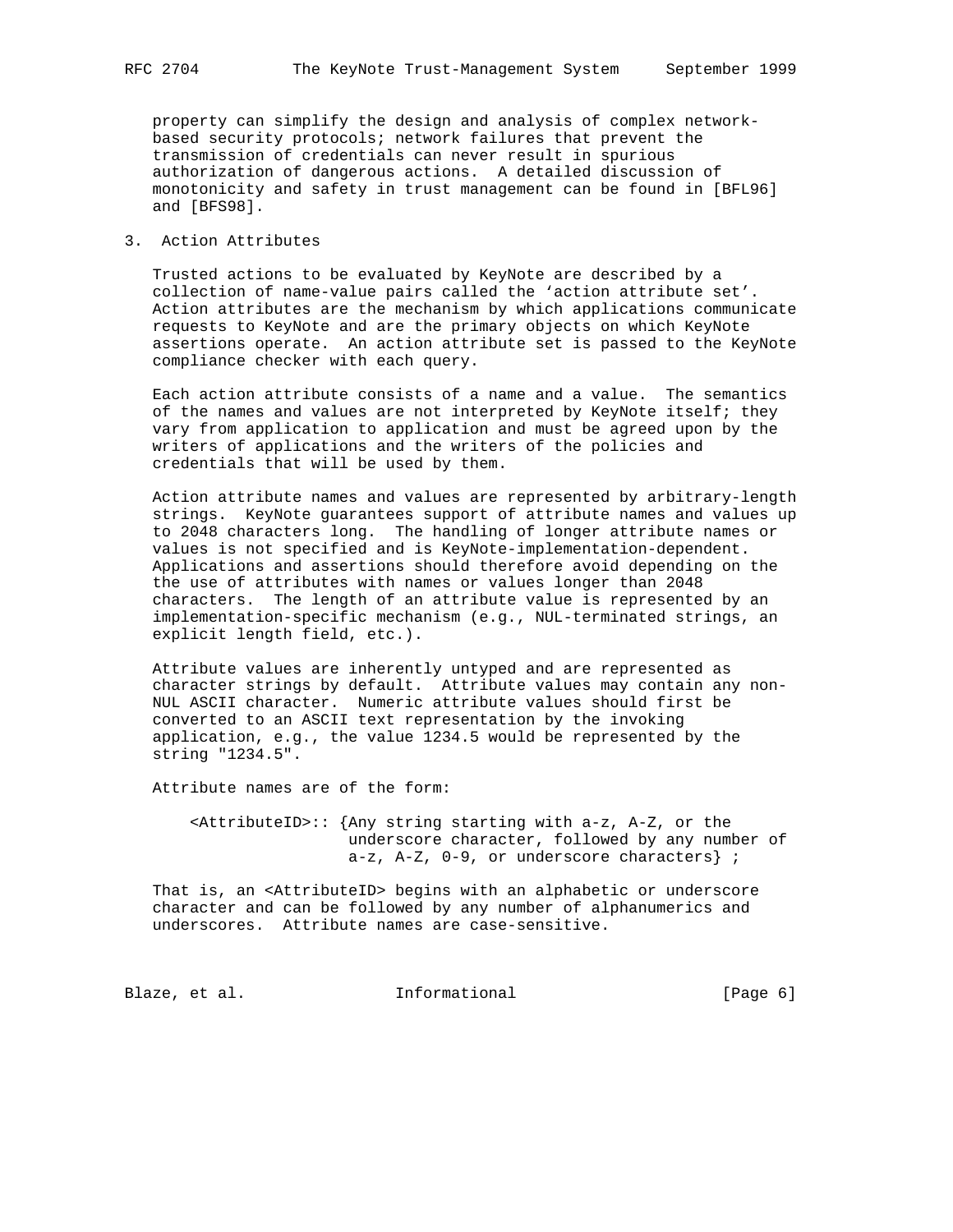The exact mechanism for passing the action attribute set to the compliance checker is determined by the KeyNote implementation. Depending on specific requirements, an implementation may provide a mechanism for including the entire attribute set as an explicit parameter of the query, or it may provide some form of callback mechanism invoked as each attribute is dereferenced, e.g., for access to kernel variables.

 If an action attribute is not defined its value is considered to be the empty string.

 Attribute names beginning with the "\_" character are reserved for use by the KeyNote runtime environment and cannot be passed from applications as part of queries. The following special attribute names are used:

| Name               | Purpose                                                                                     |
|--------------------|---------------------------------------------------------------------------------------------|
| MIN TRUST          | Lowest-order (minimum) compliance<br>value in query; see Section 5.1.                       |
| MAX TRUST          | Highest-order (maximum) compliance<br>value in query; see Section 5.1.                      |
| VALUES             | Linearly ordered set of compliance<br>values in query; see Section 5.1.<br>Comma separated. |
| ACTION AUTHORIZERS | Names of principals directly<br>authorizing action in query.<br>Comma separated.            |

 In addition, attributes with names of the form "\_<N>", where <N> is an ASCII-encoded integer, are used by the regular expression matching mechanism described in Section 5.

 The assignment and semantics of any other attribute names beginning with "\_" is unspecified and implementation-dependent.

 The names of other attributes in the action attribute set are not specified by KeyNote but must be agreed upon by the writers of any policies and credentials that are to inter-operate in a specific KeyNote query evaluation.

Blaze, et al. 1nformational 1999 [Page 7]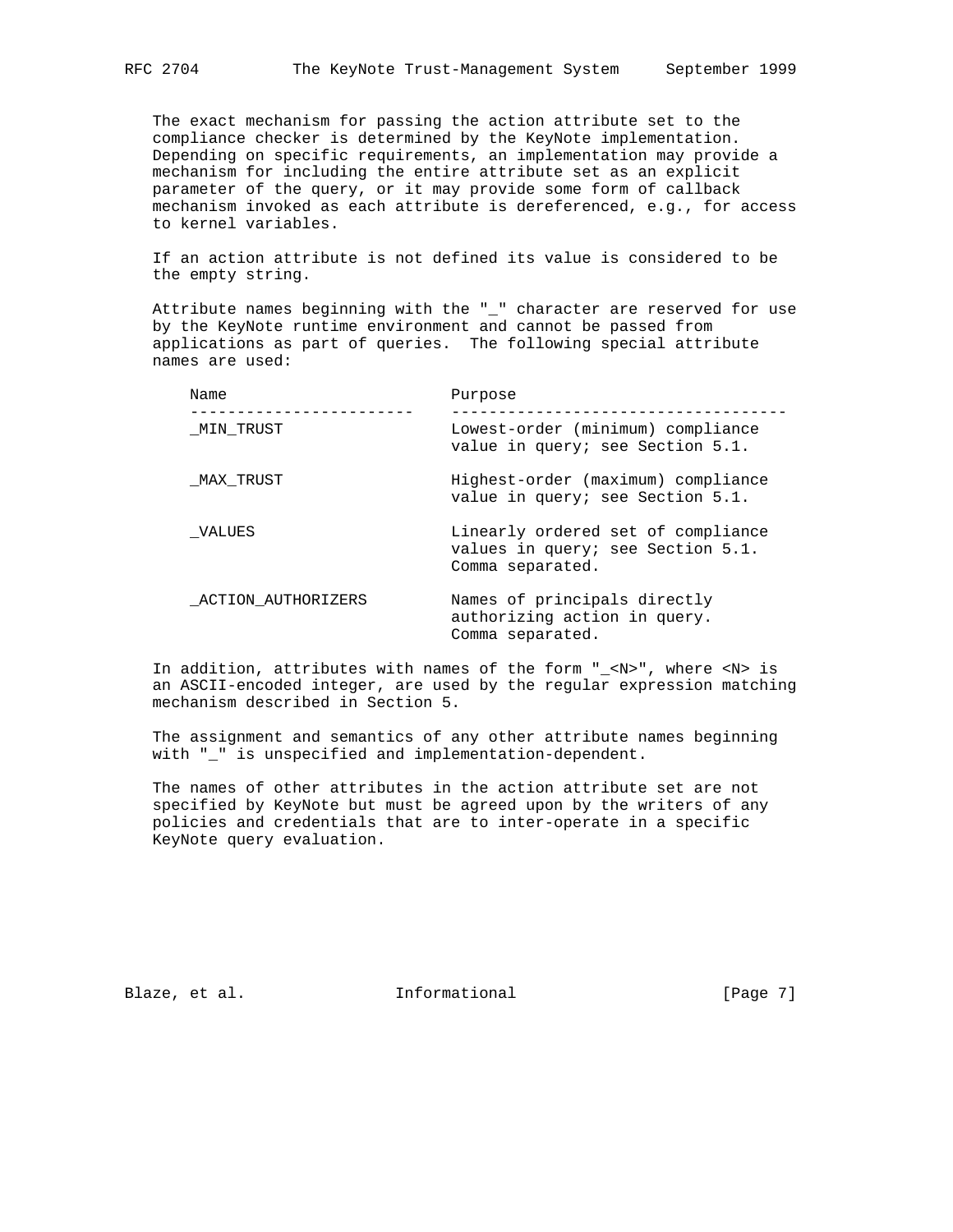By convention, the name of the application domain over which action attributes should be interpreted is given in the attribute named "app\_domain". The IANA (or some other suitable authority) will provide a registry of reserved app\_domain names. The registry will list the names and meanings of each application's attributes.

 The app\_domain convention helps to ensure that credentials are interpreted as they were intended. An attribute with any given name may be used in many different application domains but might have different meanings in each of them. However, the use of a global registry is not always required for small-scale, closed applications; the only requirement is that the policies and credentials made available to the KeyNote compliance checker interpret attributes according to the same semantics assumed by the application that created them.

For example, an email application might reserve the app\_domain "RFC822-EMAIL" and might use the attributes named "address" (the email address of a message's sender), "name" (the human name of the message sender), and any "organization" headers present (the organization name). The values of these attributes would be derived in the obvious way from the email message headers. The public key of the message's signer would be given in the "\_ACTION\_AUTHORIZERS" attribute.

 Note that "RFC822-EMAIL" is a hypothetical example; such a name may or may not appear in the actual registry with these or different attributes. (Indeed, we recognize that the reality of email security is considerably more complex than this example might suggest.)

4. KeyNote Assertion Syntax

In the following sections, the notation  $[X]^*$  means zero or more repetitions of character string X. The notation [X]+ means one or more repetitions of X. The notation <X>\* means zero or more repetitions of non-terminal <X>. The notation <X>+ means one or more repetitions of X, whereas <X>? means zero or one repetitions of X. Nonterminal grammar symbols are enclosed in angle brackets. Quoted strings in grammar productions represent terminals.

4.1 Basic Structure

 <Assertion>:: <VersionField>? <AuthField> <LicenseesField>? <LocalConstantsField>? <ConditionsField>? <CommentField>? <SignatureField>? ;

All KeyNote assertions are encoded in ASCII.

Blaze, et al. 1nformational 1999 [Page 8]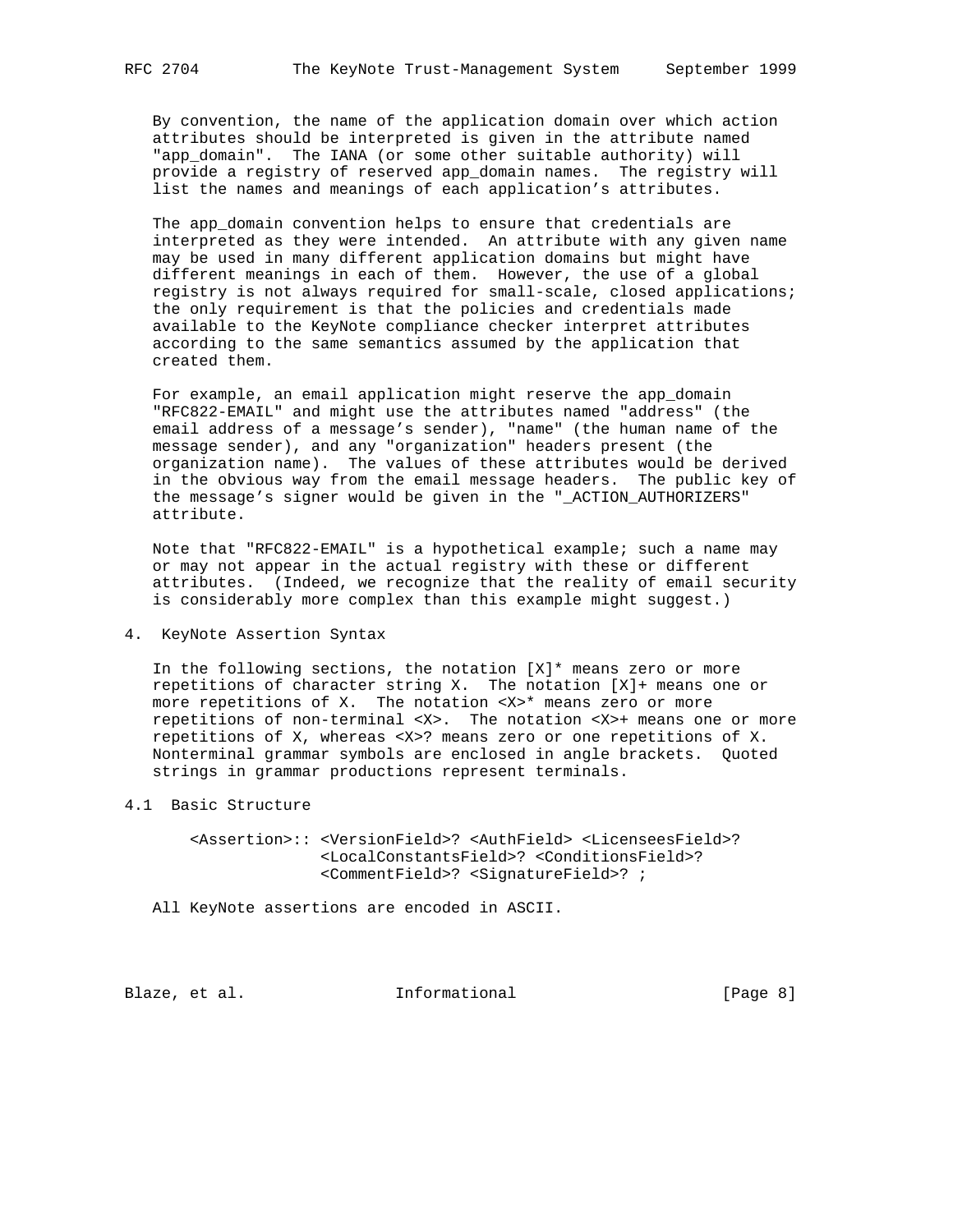KeyNote assertions are divided into sections, called 'fields', that serve various semantic functions. Each field starts with an identifying label at the beginning of a line, followed by the ":" character and the field's contents. There can be at most one field per line.

 A field may be continued over more than one line by indenting subsequent lines with at least one ASCII SPACE or TAB character. Whitespace (a SPACE, TAB, or NEWLINE character) separates tokens but is otherwise ignored outside of quoted strings. Comments with a leading octothorp character (see Section 4.2) may begin in any column.

One mandatory field is required in all assertions:

Authorizer

Six optional fields may also appear:

 Comment Conditions KeyNote-Version Licensees Local-Constants Signature

 All field names are case-insensitive. The "KeyNote-Version" field, if present, appears first. The "Signature" field, if present, appears last. Otherwise, fields may appear in any order. Each field may appear at most once in any assertion.

 Blank lines are not permitted in assertions. Multiple assertions stored in a file (e.g., in application policy configurations), therefore, can be separated from one another unambiguously by the use of blank lines between them.

4.2 Comments

<Comment>:: "#" {ASCII characters} ;

 The octothorp character ("#", ASCII 35 decimal) can be used to introduce comments. Outside of quoted strings (see Section 4.3), all characters from the "#" character through the end of the current line are ignored. However, commented text is included in the computation of assertion signatures (see Section 4.6.7).

Blaze, et al.  $I_n$  Informational [Page 9]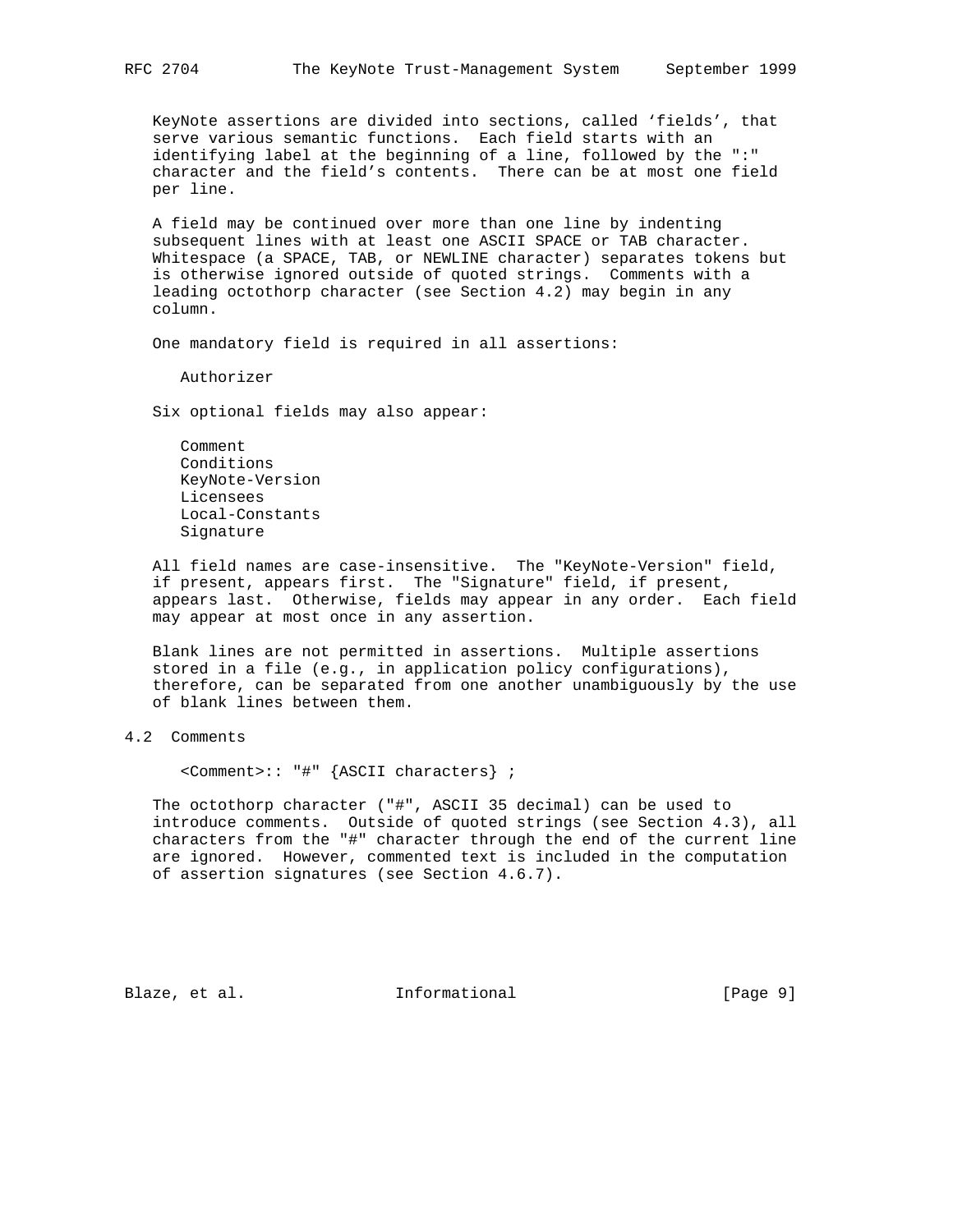# 4.3 Strings

 A 'string' is a lexical object containing a sequence of characters. Strings may contain any non-NUL characters, including newlines and nonprintable characters. Strings may be given as literals, computed from complex expressions, or dereferenced from attribute names.

# 4.3.1 String Literals

<StringLiteral>:: "\"" {see description below} "\"" ;

 A string literal directly represents the value of a string. String literals must be quoted by preceding and following them with the double-quote character (ASCII 34 decimal).

 A printable character may be 'escaped' inside a quoted string literal by preceding it with the backslash character (ASCII 92 decimal) (e.g., "like \"this\"."). This permits the inclusion of the double quote and backslash characters inside string literals.

 A similar escape mechanism is also used to represent non-printable characters. "\n" represents the newline character (ASCII character 10 decimal), "\r" represents the carriage-return character (ASCII character 13 decimal), "\t" represents the tab character (ASCII character 9 decimal), and "\f" represents the form-feed character (ASCII character 12 decimal). A backslash character followed by a newline suppresses all subsequent whitespace (including the newline) up to the next non-whitespace character (this allows the continuation of long string constants across lines). Un-escaped newline and return characters are illegal inside string literals.

The constructs " $\0$ o", " $\0$ oo", and " $\0$ oo" (where o represents any octal digit) may be used to represent any non-NUL ASCII characters with their corresponding octal values (thus, "\012" is the same as "\n", "\101" is "A", and "\377" is the ASCII character 255 decimal). However, the NUL character cannot be encoded in this manner;  $"\0",$  "\00", and "\000" are converted to the strings "0", "00", and "000" respectively. Similarly, all other escaped characters have the leading backslash removed (e.g., "\a" becomes "a", and "\\" becomes "\"). The following four strings are equivalent:

 "this string contains a newline\n followed by one space." "this string contains a newline\n \ followed by one space."

Blaze, et al. 1nformational [Page 10]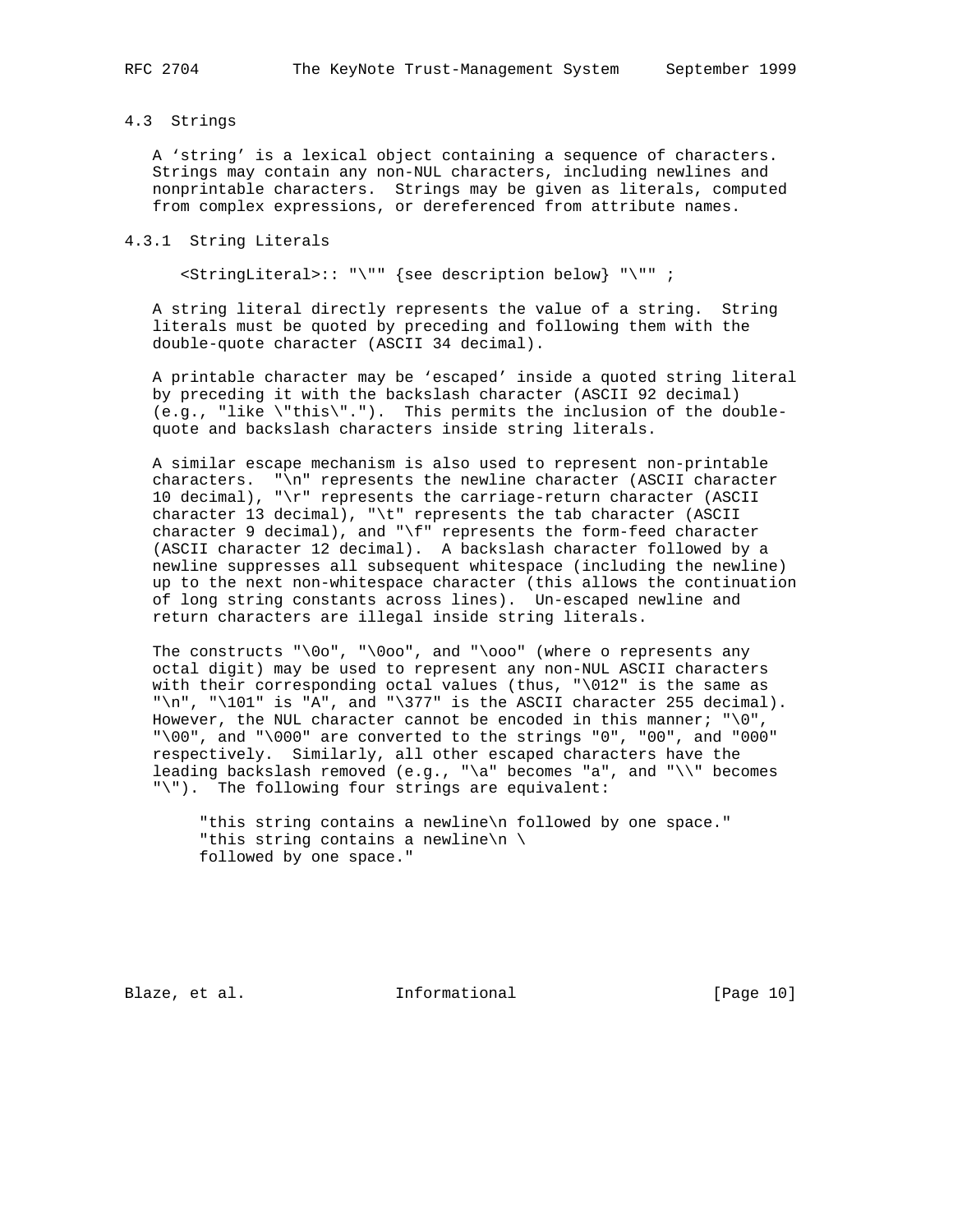"this str\ ing contains a \ newline\n followed by one space."

"this string contains a newline\012\040followed by one space."

4.3.2 String Expressions

 In general, anywhere a quoted string literal is allowed, a 'string expression' can be used. A string expression constructs a string from string constants, dereferenced attributes (described in Section 4.4), and a string concatenation operator. String expressions may be parenthesized.

| <strex>:: <strex> "." <strex></strex></strex></strex> | $/*$ String concatenation $*/$ |
|-------------------------------------------------------|--------------------------------|
| <stringliteral></stringliteral>                       | /* Ouoted string */            |
| "(" $\leq$ StrEx> ")"                                 |                                |
| <derefattribute></derefattribute>                     | $/*$ See Section 4.4 $*/$      |
| "\$" <strex> ;</strex>                                | $/*$ See Section 4.4 $*/$      |

The "\$" operator has higher precedence than the "." operator.

## 4.4 Dereferenced Attributes

 Action attributes provide the primary mechanism for applications to pass information to assertions. Attribute names are strings from a limited character set (<AttributeID> as defined in Section 3), and attribute values are represented internally as strings. An attribute is dereferenced simply by using its name. In general, KeyNote allows the use of an attribute anywhere a string literal is permitted.

 Attributes are dereferenced as strings by default. When required, dereferenced attributes can be converted to integers or floating point numbers with the type conversion operators "@" and "&". Thus, an attribute named "foo" having the value "1.2" may be interpreted as the string "1.2" (foo), the integer value 1 (@foo), or the floating point value 1.2 (&foo).

 Attributes converted to integer and floating point numbers are represented according to the ANSI C 'long' and 'float' types, respectively. In particular, integers range from -2147483648 to 2147483647, whilst floats range from 1.17549435E-38F to 3.40282347E+38F.

 Any uninitialized attribute has the empty-string value when dereferenced as a string and the value zero when dereferenced as an integer or float.

Blaze, et al. Informational [Page 11]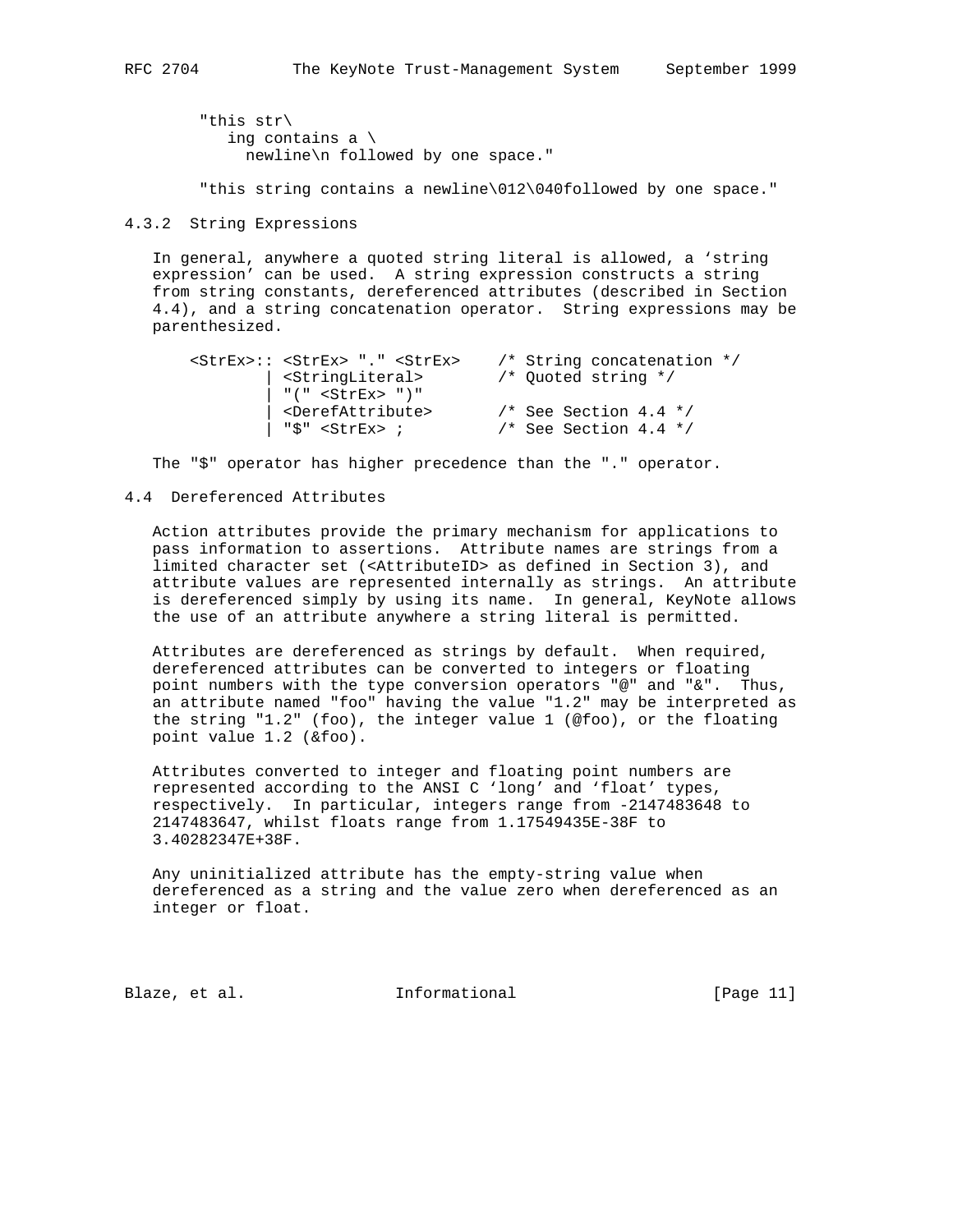Attribute names may be given literally or calculated from string expressions and may be recursively dereferenced. In the simplest case, an attribute is dereferenced simply by using its name outside of quotes; e.g., the string value of the attribute named "foo" is by reference to 'foo' (outside of quotes). The "\$<StrEx>" construct dereferences the attribute named in the string expression <StrEx>. For example, if the attribute named "foo" contains the string "bar", the attribute named "bar" contains the string "xyz", and the attribute "xyz" contains the string "qua", the following string comparisons are all true:

```
 foo == "bar"
 $("foo") == "bar"
$foo == "xyz"$(foo) == "xyz"$5foo == "qua"
```
 If <StrEx> evaluates to an invalid or uninitialized attribute name, its value is considered to be the empty string (or zero if used as a numeric).

The <DerefAttribute> token is defined as:

<DerefAttribute>:: <AttributeID> ;

4.5 Principal Identifiers

 Principals are represented as ASCII strings called 'Principal Identifiers'. Principal Identifiers may be arbitrary labels whose structure is not interpreted by the KeyNote system or they may encode cryptographic keys that are used by KeyNote for credential signature verification.

 <PrincipalIdentifier>:: <OpaqueID> | <KeyID> ;

4.5.1 Opaque Principal Identifiers

 Principal Identifiers that are used by KeyNote only as labels are said to be 'opaque'. Opaque identifiers are encoded in assertions as strings (see Section 4.3):

<OpaqueID>:: <StrEx> ;

Opaque identifier strings should not contain the ":" character.

Blaze, et al. Informational [Page 12]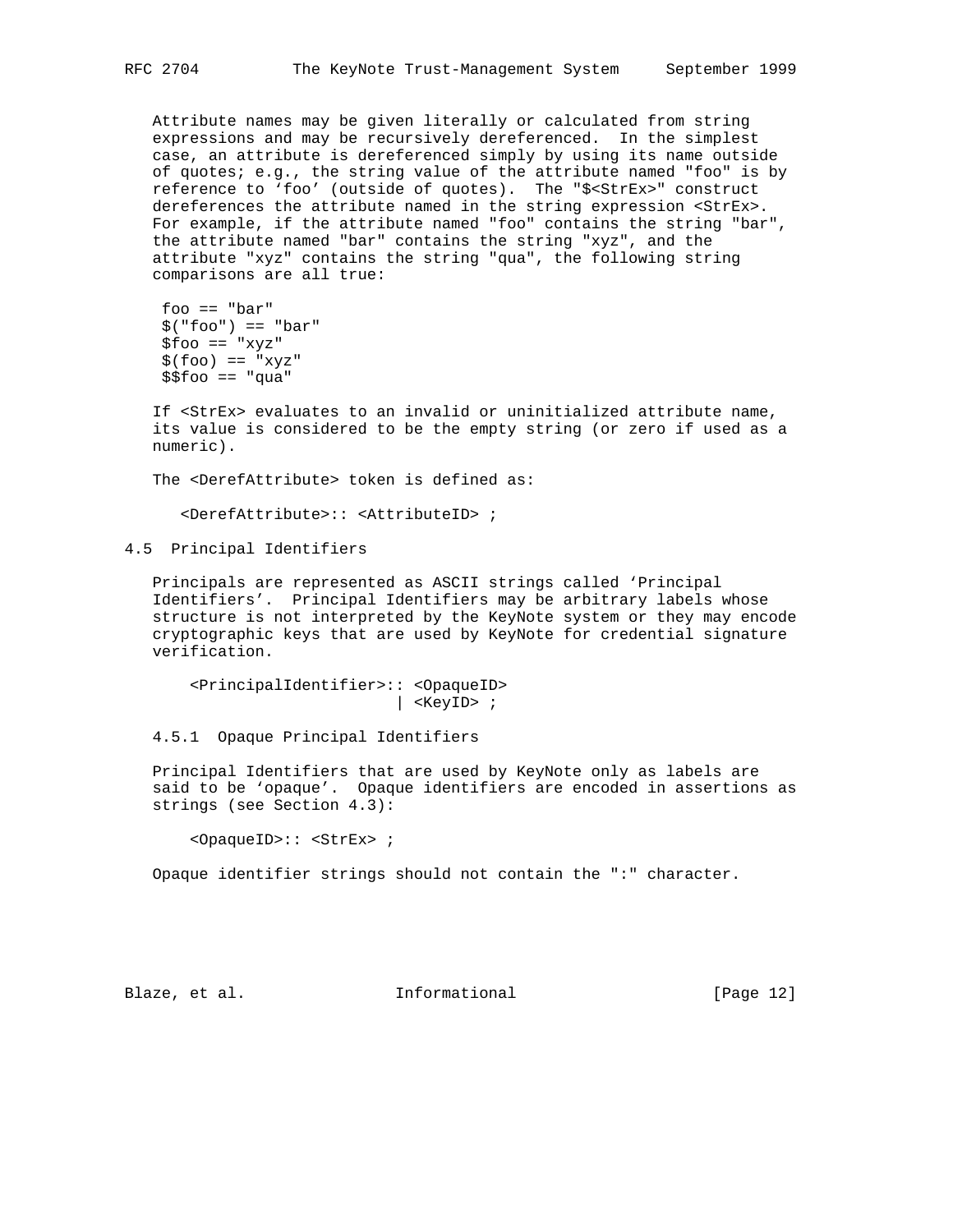#### 4.5.2 Cryptographic Principal Identifiers

 Principal Identifiers that are used by KeyNote as keys, e.g., to verify credential signatures, are said to be 'cryptographic'. Cryptographic identifiers are also lexically encoded as strings:

<KeyID>:: <StrEx> ;

 Unlike Opaque Identifiers, however, Cryptographic Identifier strings have a special form. To be interpreted by KeyNote (for signature verification), an identifier string should be of the form:

<IDString>:: <ALGORITHM>":"<ENCODEDBITS> ;

 "ALGORITHM" is an ASCII substring that describes the algorithms to be used in interpreting the key's bits. The ALGORITHM identifies the major cryptographic algorithm (e.g., RSA [RSA78], DSA [DSA94], etc.), structured format (e.g., PKCS1 [PKCS1]), and key bit encoding (e.g., HEX or BASE64). By convention, the ALGORITHM substring starts with an alphabetic character and can contain letters, digits, underscores, or dashes (i.e., it should match the regular expression "[a-zA-Z][a  $zA-Z0-9$ <sup>-</sup>]\*"). The IANA (or some other appropriate authority) will provide a registry of reserved algorithm identifiers.

 "ENCODEDBITS" is a substring of characters representing the key's bits, the encoding and format of which depends on the ALGORITHM. By convention, hexadecimal encoded keys use lower-case ASCII characters.

 Cryptographic Principal Identifiers are converted to a normalized canonical form for the purposes of any internal comparisons between them; see Section 5.2.

 Note that the keys used in examples throughout this document are fictitious and generally much shorter than would be required for security in practice.

4.6 KeyNote Fields

4.6.1 The KeyNote-Version Field

 The KeyNote-Version field identifies the version of the KeyNote assertion language under which the assertion was written. The KeyNote-Version field is of the form

 <VersionField>:: "KeyNote-Version:" <VersionString> ; <VersionString>:: <StringLiteral> | <IntegerLiteral> ;

Blaze, et al. Informational [Page 13]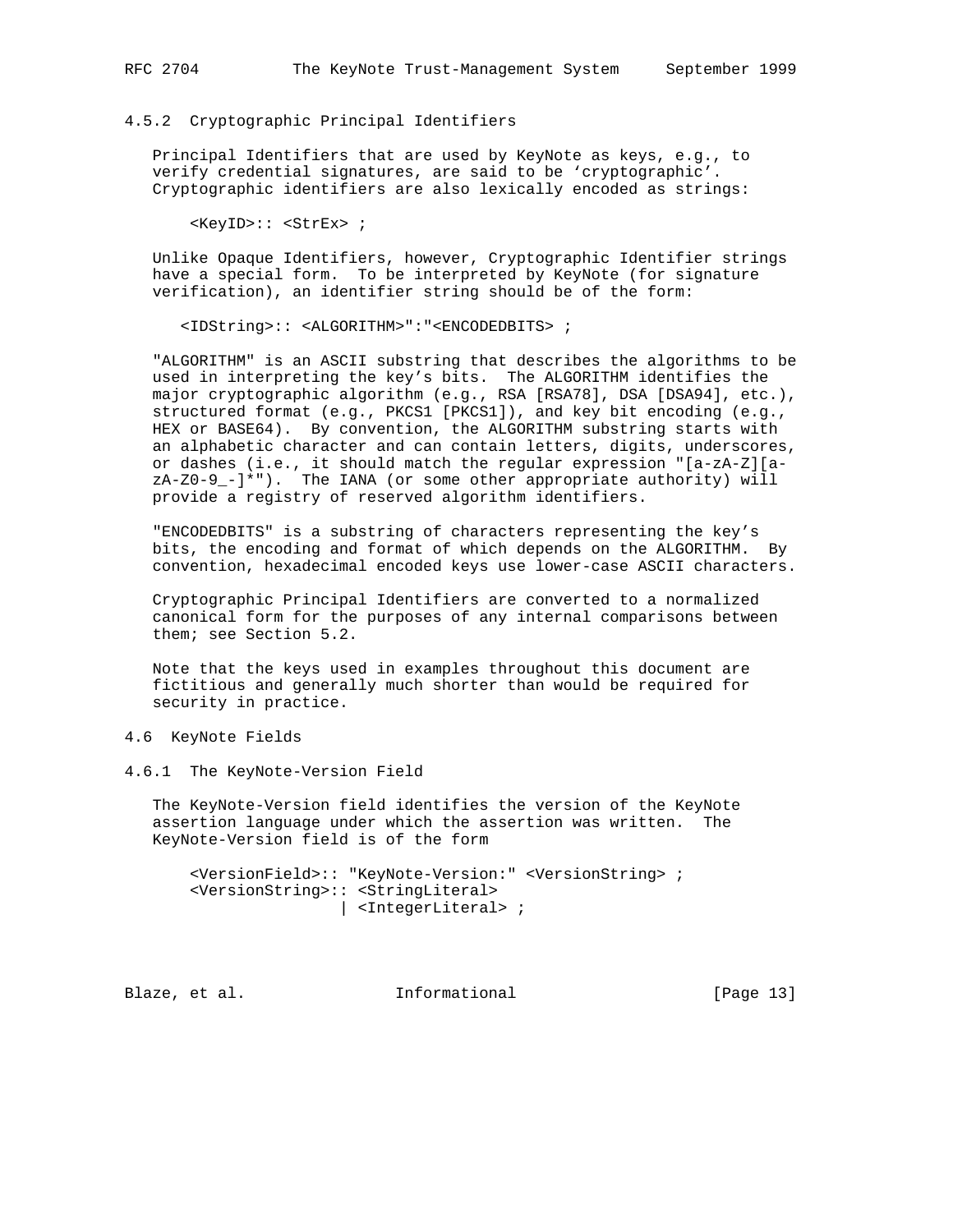where <VersionString> is an ASCII-encoded string. Assertions in production versions of KeyNote use decimal digits in the version representing the version number of the KeyNote language under which they are to be interpreted. Assertions written to conform with this document should be identified with the version string "2" (or the integer 2). The KeyNote-Version field, if included, should appear first.

4.6.2 The Local-Constants Field

 This field adds or overrides action attributes in the current assertion only. This mechanism allows the use of short names for (frequently lengthy) cryptographic principal identifiers, especially to make the Licensees field more readable. The Local-Constants field is of the form:

```
 <LocalConstantsField>:: "Local-Constants:" <Assignments> ;
 <Assignments>:: /* can be empty */
               | <AttributeID> "=" <StringLiteral> <Assignments> ;
```
 <AttributeID> is an attribute name from the action attribute namespace as defined in Section 3. The name is available for use as an attribute in any subsequent field. If the Local-Constants field defines more than one identifier, it can occupy more than one line and be indented. <StringLiteral> is a string literal as described in Section 4.3. Attributes defined in the Local-Constants field override any attributes with the same name passed in with the action attribute set.

 An attribute may be initialized at most once in the Local-Constants field. If an attribute is initialized more than once in an assertion, the entire assertion is considered invalid and is not considered by the KeyNote compliance checker in evaluating queries.

 The Authorizer identifies the Principal issuing the assertion. This field is of the form

 <AuthField>:: "Authorizer:" <AuthID> ; <AuthID>:: <PrincipalIdentifier> | <DerefAttribute> ;

 The Principal Identifier may be given directly or by reference to the attribute namespace (as defined in Section 4.4).

Blaze, et al. 1nformational [Page 14]

<sup>4.6.3</sup> The Authorizer Field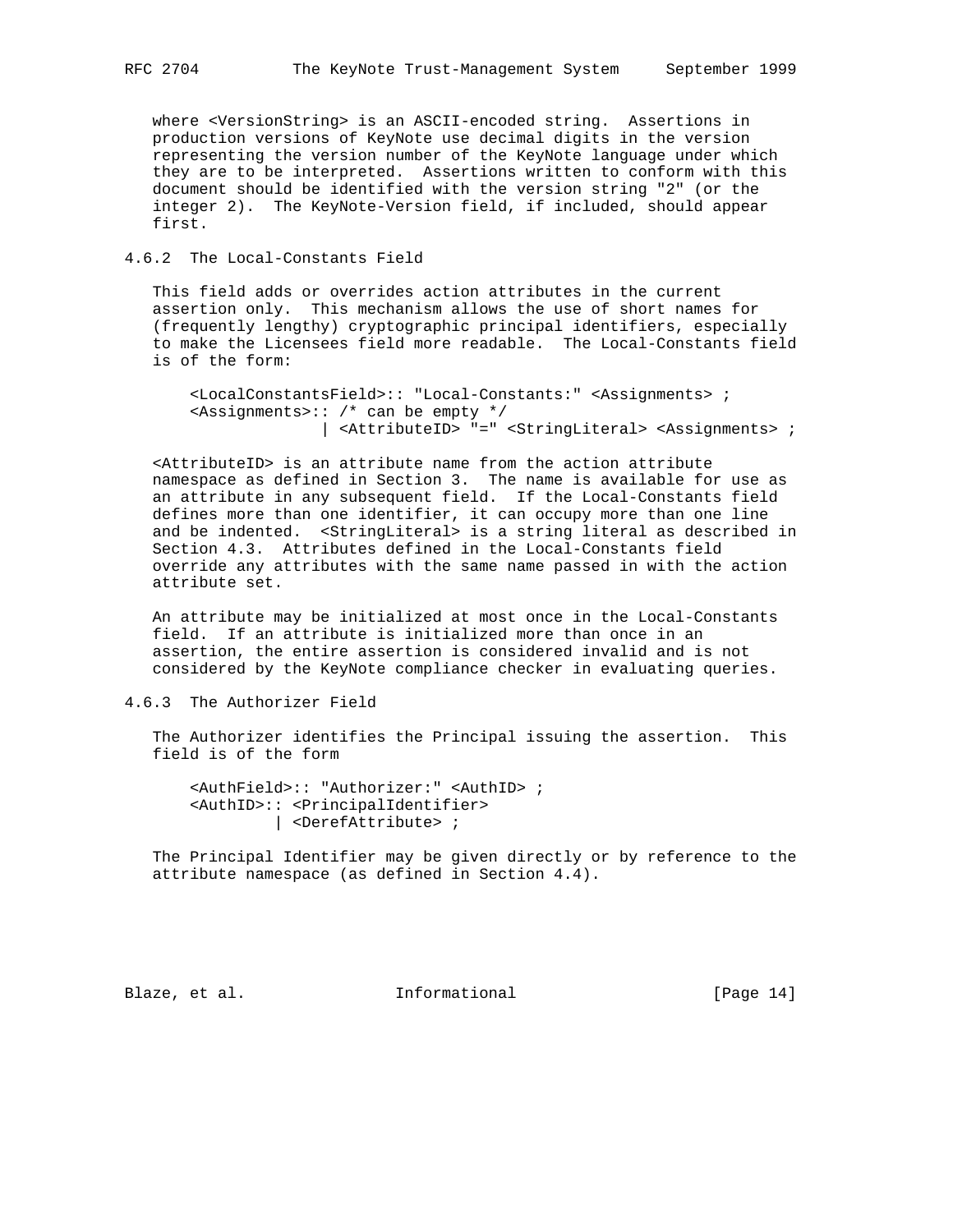# 4.6.4 The Licensees Field

 The Licensees field identifies the principals authorized by the assertion. More than one principal can be authorized, and authorization can be distributed across several principals through the use of 'and' and threshold constructs. This field is of the form

 <LicenseesField>:: "Licensees:" <LicenseesExpr> ; <LicenseesExpr>:: /\* can be empty \*/ | <PrincExpr> ; <PrincExpr>:: "(" <PrincExpr> ")" | <PrincExpr> "&&" <PrincExpr> | <PrincExpr> "||" <PrincExpr> | <K>"-of(" <PrincList> ")" /\* Threshold \*/ | <PrincipalIdentifier> | <DerefAttribute> ; <PrincList>:: <PrincipalIdentifier> | <DerefAttribute> | <PrincList> "," <PrincList> ;

 $\langle K \rangle$ :: {Decimal number starting with a digit from 1 to 9} ;

The " $&&w$ " operator has higher precedence than the "||" operator. <K> is an ASCII-encoded positive decimal integer. If a <PrincList> contains fewer than <K> principals, the entire assertion is omitted from processing.

# 4.6.5 The Conditions Field

 This field gives the 'conditions' under which the Authorizer trusts the Licensees to perform an action. 'Conditions' are predicates that operate on the action attribute set. The Conditions field is of the form:

```
 <ConditionsField>:: "Conditions:" <ConditionsProgram> ;
 <ConditionsProgram>:: /* Can be empty */
                       | <Clause> ";" <ConditionsProgram> ;
 <Clause>:: <Test> "->" "{" <ConditionsProgram> "}"
          | <Test> "->" <Value>
         \vert <Test> ;
 <Value>:: <StrEx> ;
```
Blaze, et al. 10 mm informational 1999 [Page 15]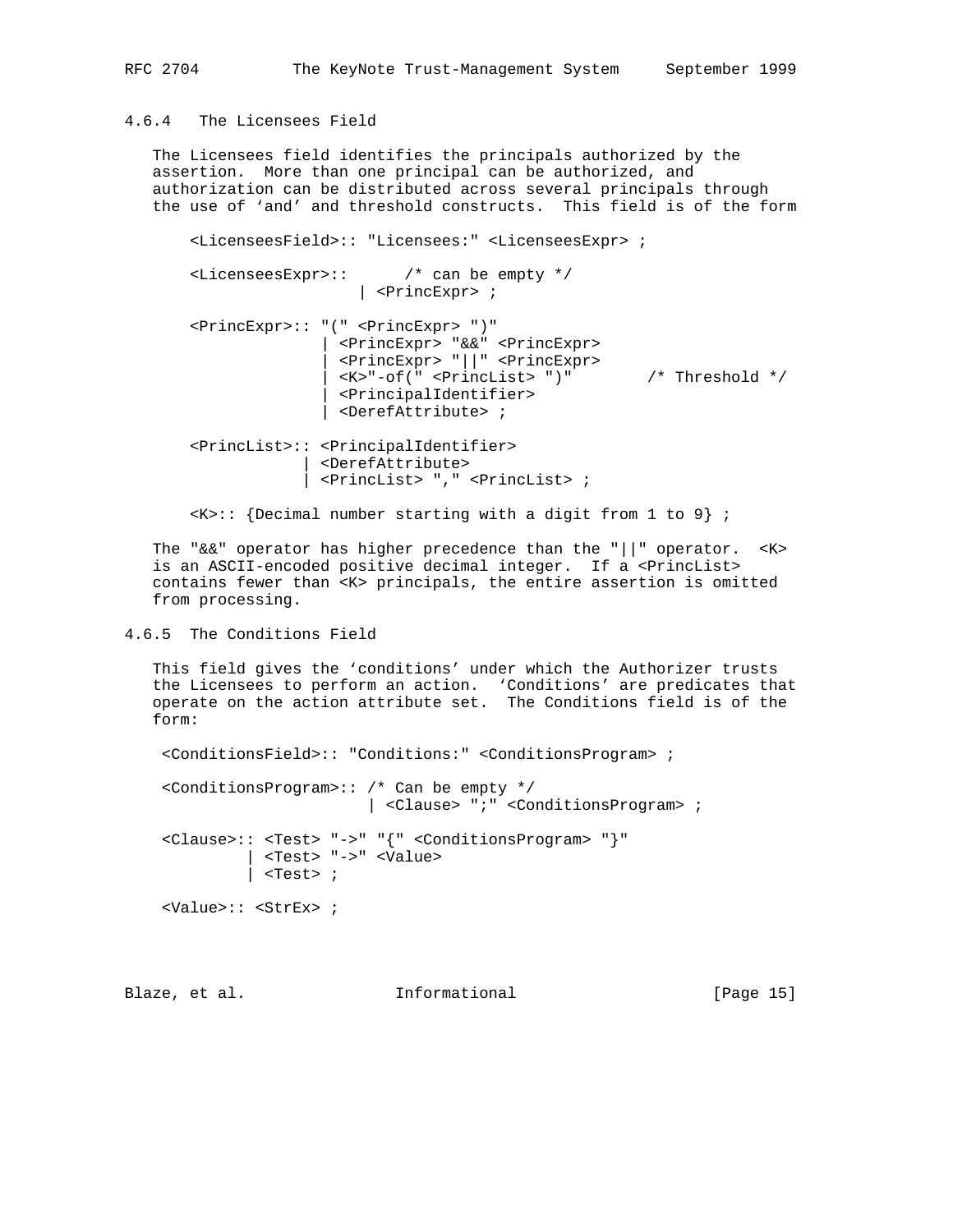```
 <Test>:: <RelExpr> ;
    <RelExpr>:: "(" <RelExpr> ")" /* Parentheses */
               | <RelExpr> "&&" <RelExpr> /* Logical AND */
                | <RelExpr> "||" <RelExpr> /* Logical OR */
               | "!" <RelExpr> /* Logical NOT */
               | <IntRelExpr>
               | <FloatRelExpr>
               | <StringRelExpr>
 | "true" /* case insensitive */
 | "false" ; /* case insensitive */
    <IntRelExpr>:: <IntEx> "==" <IntEx>
                  | <IntEx> "!=" <IntEx>
                   | <IntEx> "<" <IntEx>
                  | <IntEx> ">" <IntEx>
                 <IntEx> "<=" <IntEx>
                \vert <IntEx> ">=" <IntEx> ;
    <FloatRelExpr>:: <FloatEx> "<" <FloatEx>
                   | <FloatEx> ">" <FloatEx>
                   | <FloatEx> "<=" <FloatEx>
                   | <FloatEx> ">=" <FloatEx> ;
 <StringRelExpr>:: <StrEx> "==" <StrEx> /* String equality */
 | <StrEx> "!=" <StrEx> /* String inequality */
 | <StrEx> "<" <StrEx> /* Alphanum. comparisons */
                     | <StrEx> ">" <StrEx>
                     | <StrEx> "<=" <StrEx>
                     | <StrEx> ">=" <StrEx>
                    | <StrEx> "˜=" <RegExpr> ; /* Reg. expr. matching */
    <IntEx>:: <IntEx> "+" <IntEx> /* Integer */
            | <IntEx> "-" <IntEx>
             | <IntEx> "*" <IntEx>
             | <IntEx> "/" <IntEx>
             | <IntEx> "%" <IntEx>
              | <IntEx> "^" <IntEx> /* Exponentiation */
             " -" <IntEx>" (" < IntEx > "") | <IntegerLiteral>
             | "@" <StrEx> ;
    <FloatEx>:: <FloatEx> "+" <FloatEx> /* Floating point */
              | <FloatEx> "-" <FloatEx>
               | <FloatEx> "*" <FloatEx>
              | <FloatEx> "/" <FloatEx>
              | <FloatEx> "^" <FloatEx> /* Exponentiation */
Blaze, et al. I_n Informational [Page 16]
```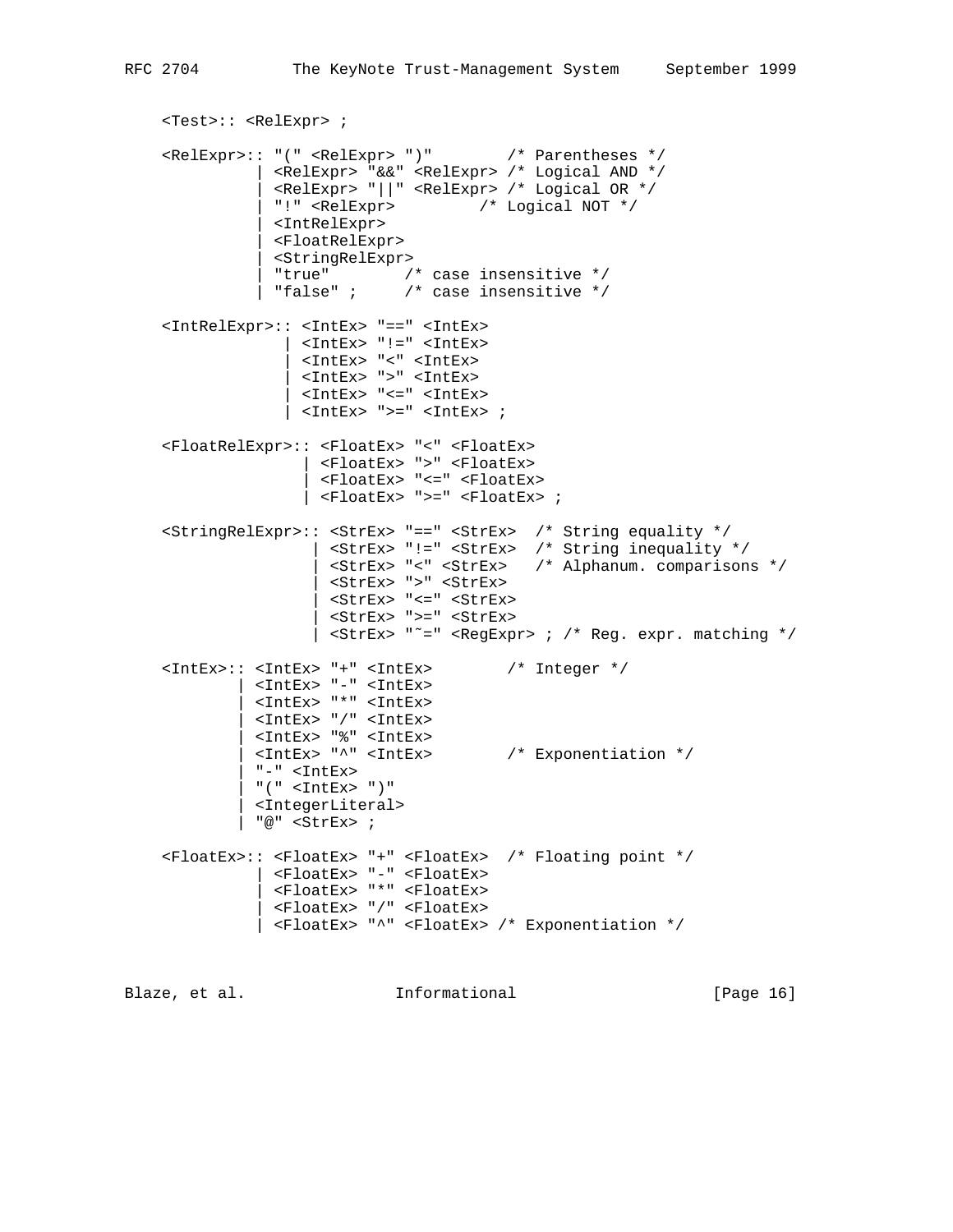```
 | "-" <FloatEx>
               | "(" <FloatEx> ")"
               | <FloatLiteral>
               | "&" <StrEx> ;
  <IntegerLiteral>:: {Decimal number of at least one digit} ;
  <FloatLiteral>:: <IntegerLiteral>"."<IntegerLiteral> ;
  <StringLiteral> is a quoted string as defined in Section 4.3
  <AttributeID> is defined in Section 3.
 The operation precedence classes are (from highest to lowest):
     \{ ( , ) \}\{unary -, \emptyset, \delta, \xi\}\{\uparrow\}\{*, / ,\; \}_{\}
```
Operators in the same precedence class are evaluated left-to-right.

 Note the inability to test for floating point equality, as most floating point implementations (hardware or otherwise) do not guarantee accurate equality testing.

 Also note that integer and floating point expressions can only be used within clauses of condition fields, but in no other KeyNote field.

 The keywords "true" and "false" are not reserved; they can be used as attribute or principal identifier names (although this practice makes assertions difficult to understand and is discouraged).

 <RegExpr> is a standard regular expression, conforming to the POSIX 1003.2 regular expression syntax and semantics.

 Any string expression (or attribute) containing the ASCII representation of a numeric value can be converted to an integer or float with the use of the "@" and "&" operators, respectively. Any fractional component of an attribute value dereferenced as an integer is rounded down. If an attribute dereferenced as a number cannot be properly converted (e.g., it contains invalid characters or is empty) its value is considered to be zero.

Blaze, et al. Informational [Page 17]

 $\{+, -,-, .\}$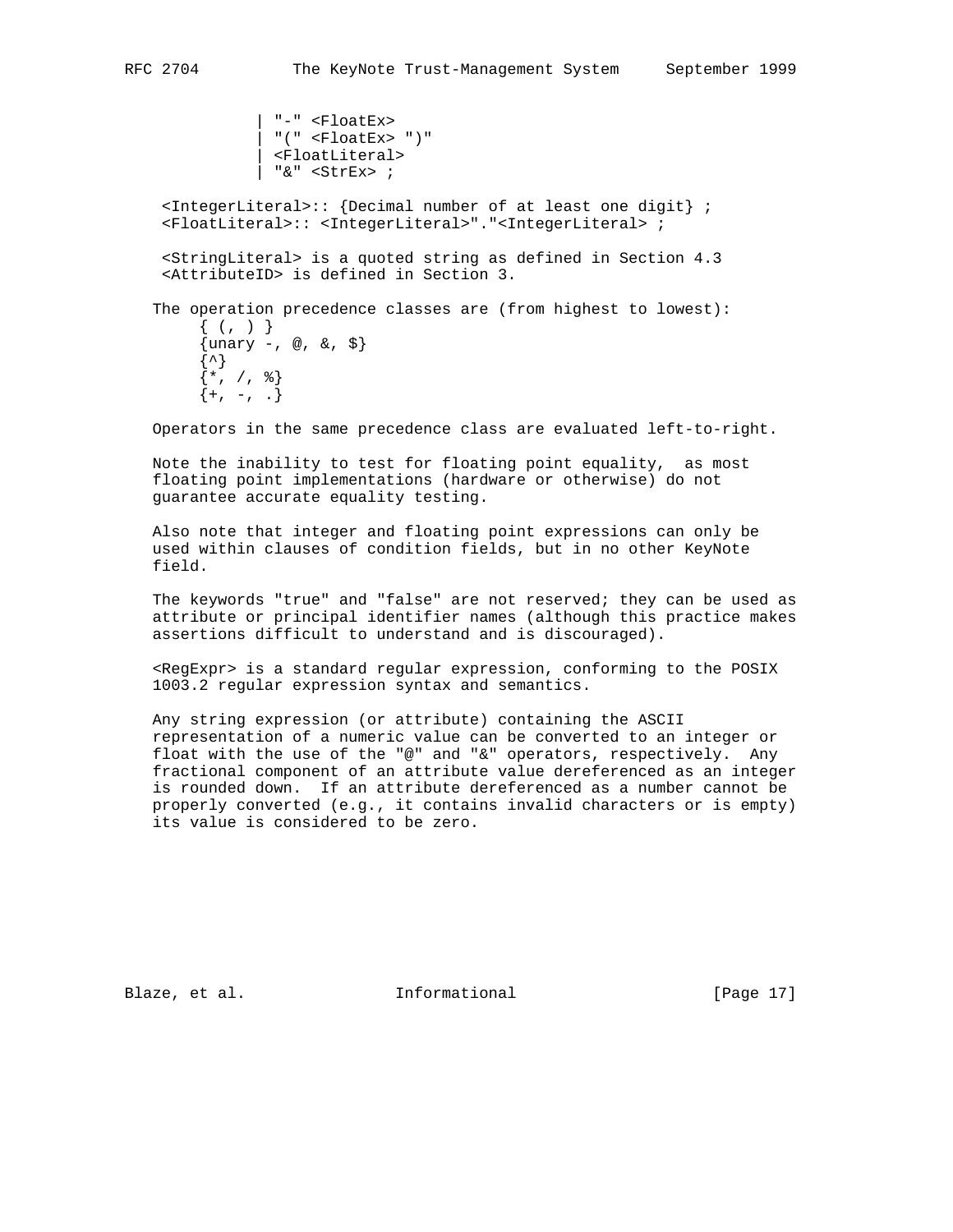4.6.6 The Comment Field

 The Comment field allows assertions to be annotated with information describing their purpose. It is of the form

<CommentField>:: "Comment:" <text> ;

 No interpretation of the contents of this field is performed by KeyNote. Note that this is one of two mechanisms for including comments in KeyNote assertions; comments can also be inserted anywhere in an assertion's body by preceding them with the "#" character (except inside string literals).

4.6.7 The Signature Field

 The Signature field identifies a signed assertion and gives the encoded digital signature of the principal identified in the Authorizer field. The Signature field is of the form:

<SignatureField>:: "Signature:" <Signature> ;

<Signature>:: <StrEx> ;

The <Signature> string should be of the form:

<IDString>:: <ALGORITHM>":"<ENCODEDBITS> ;

 The formats of the "ALGORITHM" and "ENCODEDBITS" substrings are as described for Cryptographic Principal Identifiers in Section 4.4.2 The algorithm name should be the same as that of the principal appearing in the Authorizer field. The IANA (or some other suitable authority) will provide a registry of reserved names. It is not necessary that the encodings of the signature and the authorizer key be the same.

 If the signature field is included, the principal named in the Authorizer field must be a Cryptographic Principal Identifier, the algorithm must be known to the KeyNote implementation, and the signature must be correct for the assertion body and authorizer key.

 The signature is computed over the assertion text, beginning with the first field (including the field identifier string), up to (but not including) the Signature field identifier. The newline preceding the signature field identifier is the last character included in signature calculation. The signature is always the last field in a KeyNote assertion. Text following this field is not considered part of the assertion.

Blaze, et al. 1nformational [Page 18]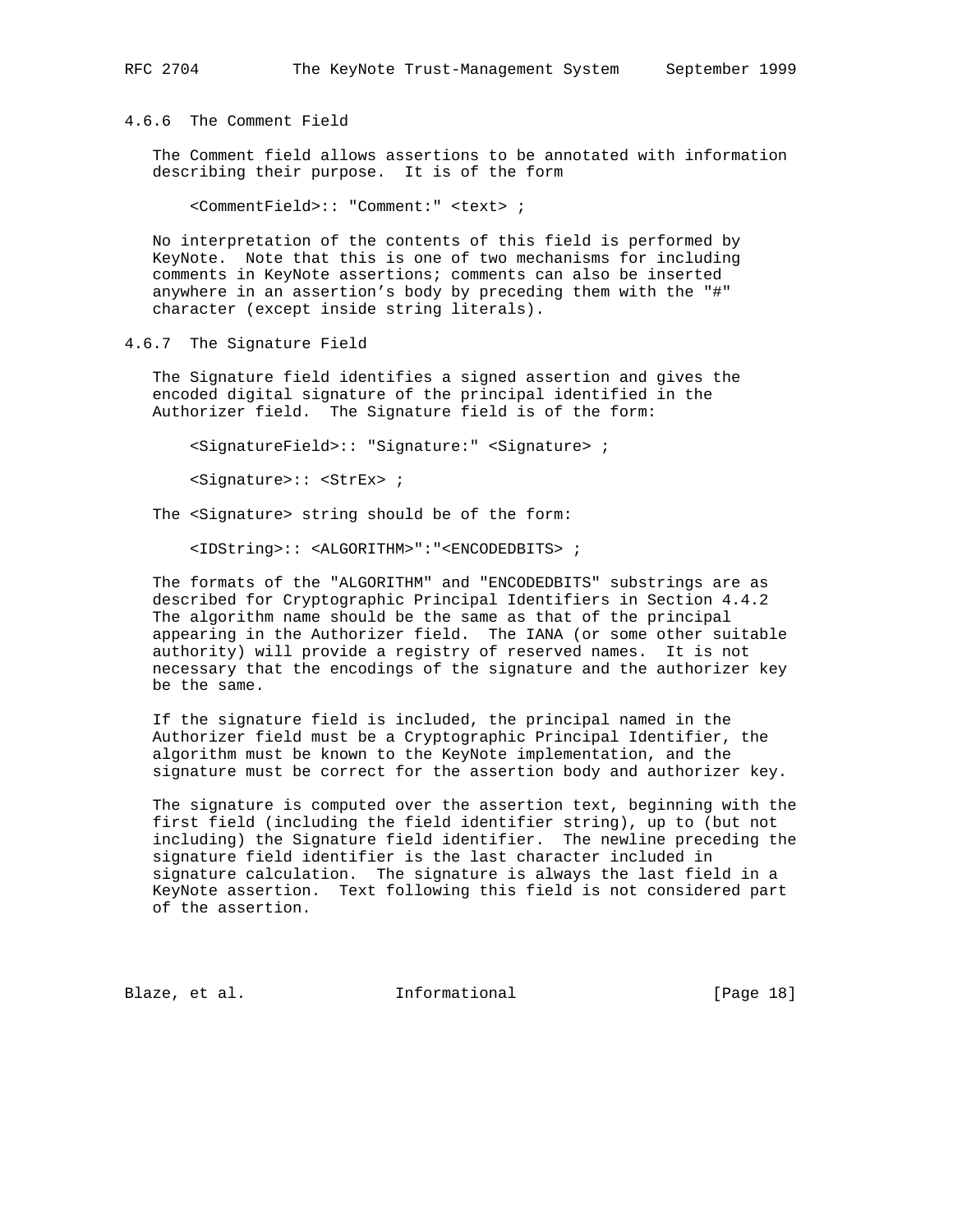The algorithms for computing and verifying signatures must be configured into each KeyNote implementation and are defined and documented separately.

 Note that all signatures used in examples in this document are fictitious and generally much shorter than would be required for security in practice.

5. Query Evaluation Semantics

 The KeyNote compliance checker finds and returns the Policy Compliance Value of queries, as defined in Section 5.3, below.

5.1 Query Parameters

A KeyNote query has four parameters:

- \* The identifier of the principal(s) requesting the action.
- \* The action attribute set describing the action.
- \* The set of compliance values of interest to the application, ordered from \_MIN\_TRUST to \_MAX\_TRUST
- \* The policy and credential assertions that should be included in the evaluation.

 The mechanism for passing these parameters to the KeyNote evaluator is application dependent. In particular, an evaluator might provide for some parameters to be passed explicitly, while others are looked up externally (e.g., credentials might be looked up in a network based distribution system), while still others might be requested from the application as needed by the evaluator, through a 'callback' mechanism (e.g., for attribute values that represent values from among a very large namespace).

# 5.1.1 Action Requester

 At least one Principal must be identified in each query as the 'requester' of the action. Actions may be requested by several principals, each considered to have individually requested it. This allows policies that require multiple authorizations, e.g., 'two person control'. The set of authorizing principals is made available in the special attribute "\_ACTION\_AUTHORIZERS"; if several principals are authorizers, their identifiers are separated with commas.

Blaze, et al. 1nformational 1915 [Page 19]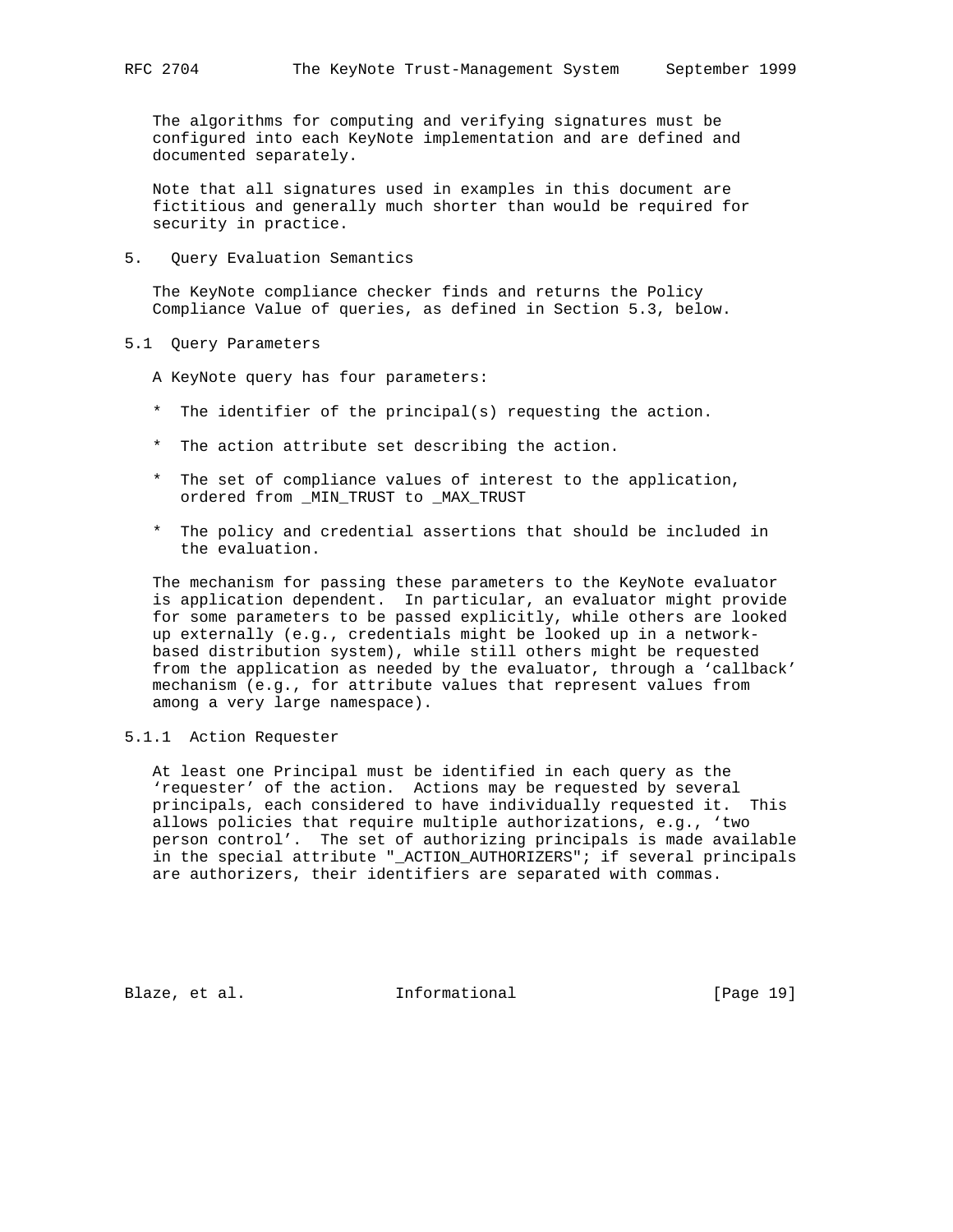## 5.1.2 Ordered Compliance Value Set

 The set of compliance values of interest to an application (and their relative ranking to one another) is determined by the invoking application and passed to the KeyNote evaluator as a parameter of the query. In many applications, this will be Boolean, e.g., the ordered sets {FALSE, TRUE} or {REJECT, APPROVE}. Other applications may require a range of possible values, e.g., {No\_Access, Limited\_Access, Full\_Access}. Note that applications should include in this set only compliance value names that are actually returned by the assertions.

 The lowest-order and highest-order compliance value strings given in the query are available in the special attributes named "\_MIN\_TRUST" and "\_MAX\_TRUST", respectively. The complete set of query compliance values is made available in ascending order (from \_MIN\_TRUST to \_MAX\_TRUST) in the special attribute named "\_VALUES". Values are separated with commas; applications that use assertions that make use of the \_VALUES attribute should therefore avoid the use of compliance value strings that themselves contain commas.

#### 5.2 Principal Identifier Normalization

 Principal identifier comparisons among Cryptographic Principal Identifiers (that represent keys) in the Authorizer and Licensees fields or in an action's direct authorizers are performed after normalizing them by conversion to a canonical form.

 Every cryptographic algorithm used in KeyNote defines a method for converting keys to their canonical form and that specifies how the comparison for equality of two keys is performed. If the algorithm named in the identifier is unknown to KeyNote, the identifier is treated as opaque.

Opaque identifiers are compared as case-sensitive strings.

 Notice that use of opaque identifiers in the Authorizer field requires that the assertion's integrity be locally trusted (since it cannot be cryptographically verified by the compliance checker).

#### 5.3 Policy Compliance Value Calculation

 The Policy Compliance Value of a query is the Principal Compliance Value of the principal named "POLICY". This value is defined as follows:

Blaze, et al. 1nformational [Page 20]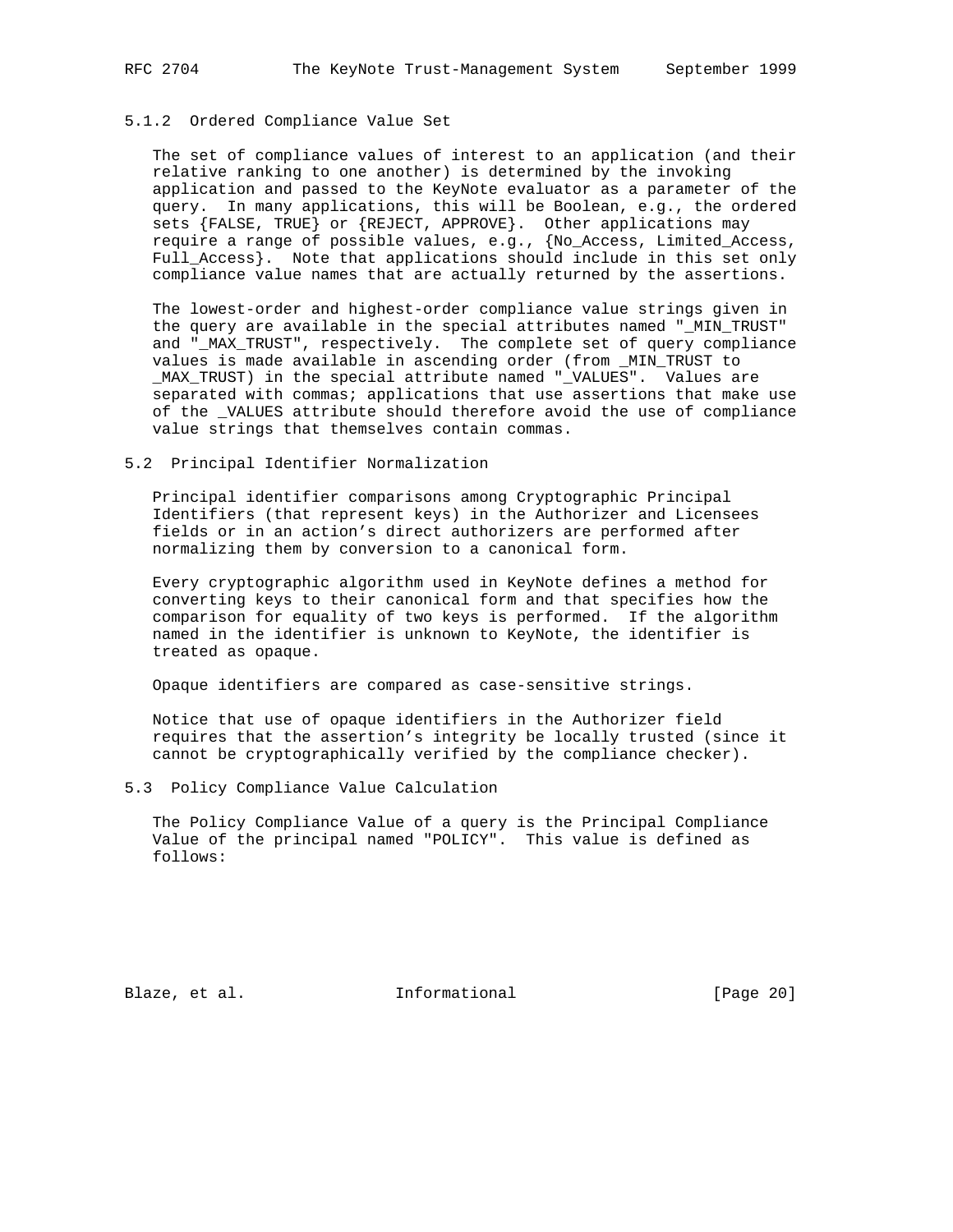#### 5.3.1 Principal Compliance Value

 The Compliance Value of a principal <X> is the highest order (maximum) of:

- the Direct Authorization Value of principal <X>; and
- the Assertion Compliance Values of all assertions identifying <X> in the Authorizer field.
- 5.3.2 Direct Authorization Value

 The Direct Authorization Value of a principal <X> is \_MAX\_TRUST if <X> is listed in the query as an authorizer of the action. Otherwise, the Direct Authorization Value of <X> is \_MIN\_TRUST.

5.3.3 Assertion Compliance Value

 The Assertion Compliance Value of an assertion is the lowest order (minimum) of the assertion's Conditions Compliance Value and its Licensee Compliance Value.

5.3.4 Conditions Compliance Value

 The Conditions Compliance Value of an assertion is the highest-order (maximum) value among all successful clauses listed in the conditions section.

 If no clause's test succeeds or the Conditions field is empty, an assertion's Conditions Compliance Value is considered to be the \_MIN\_TRUST value, as defined Section 5.1.

 If an assertion's Conditions field is missing entirely, its Conditions Compliance Value is considered to be the \_MAX\_TRUST value, as defined in Section 5.1.

The set of successful test clause values is calculated as follows:

 Recall from the grammar of section 4.6.5 that each clause in the conditions section has two logical parts: a 'test' and an optional 'value', which, if present, is separated from the test with the "->" token. The test subclause is a predicate that either succeeds (evaluates to logical 'true') or fails (evaluates to logical 'false'). The value subclause is a string expression that evaluates to one value from the ordered set of compliance values given with the query. If the value subclause is missing, it is considered to be \_MAX\_TRUST. That is, the clause

Blaze, et al. Informational [Page 21]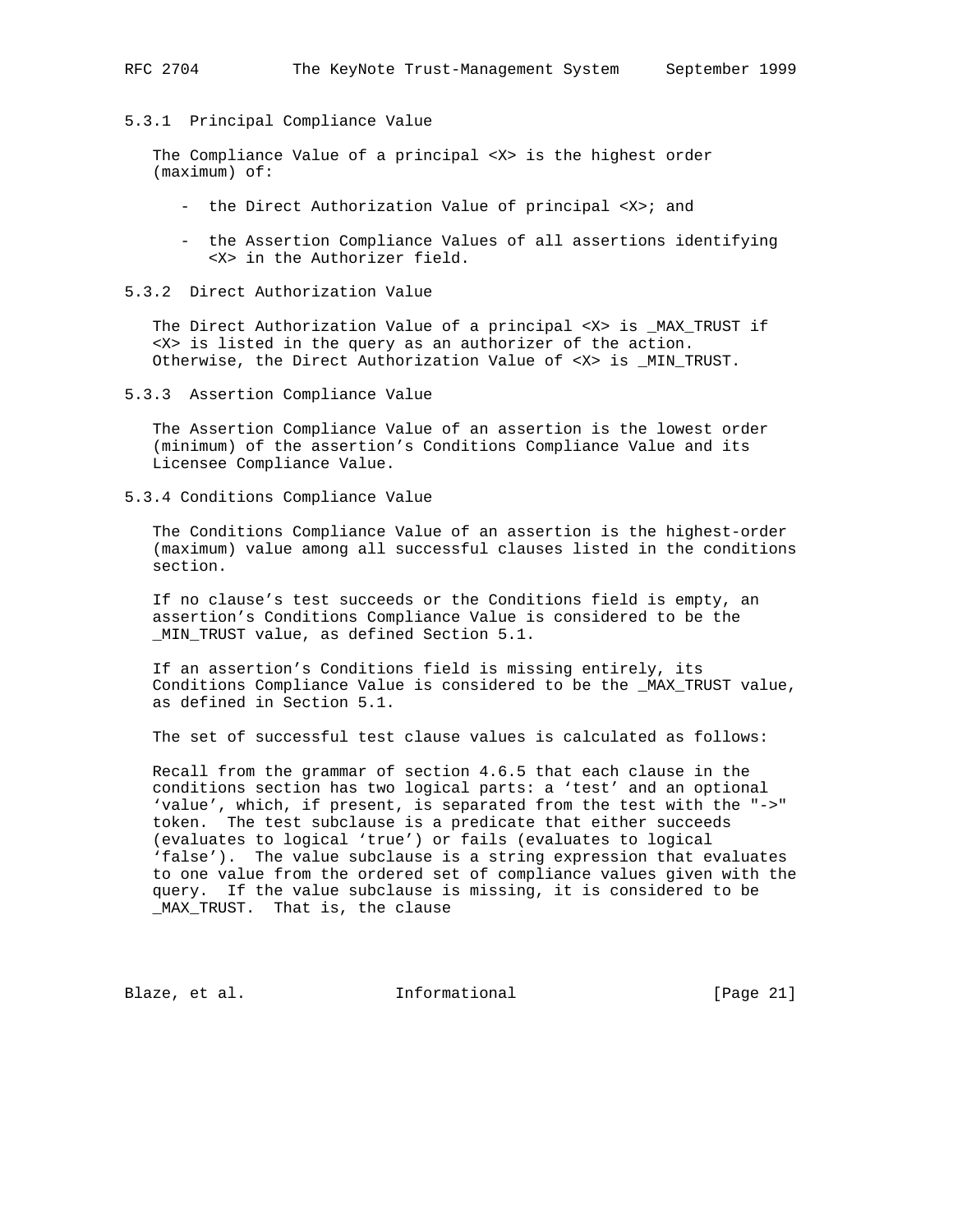foo=="bar";

is equivalent to

foo=="bar" -> \_MAX\_TRUST;

 If the value component of a clause is present, in the simplest case it contains a string expression representing a possible compliance value. For example, consider an assertion with the following Conditions field:

| Conditions:                           |                 |
|---------------------------------------|-----------------|
|                                       |                 |
| @user id == $0$ -> "full access";     | # clause (1)    |
| @user id < $1000$ -> "user access";   | # clause (2)    |
| @user_id < $10000$ -> "guest_access"; | # clause (3)    |
| user name == "root" -> "full access"; | $\#$ clause (4) |

 Here, if the value of the "user\_id" attribute is "1073" and the "user\_name" attribute is "root", the possible compliance value set would contain the values "guest\_access" (by clause (3)) and "full\_access" (by clause (4)). If the ordered set of compliance values given in the query (in ascending order) is {"no\_access", "guest\_access", "user\_access", "full\_access"}, the Conditions Compliance Value of the assertion would be "full\_access" (because "full\_access" has a higher-order value than "guest\_access"). If the "user\_id" attribute had the value "19283" and the "user\_name" attribute had the value "nobody", no clause would succeed and the Conditions Compliance Value would be "no\_access", which is the lowest-order possible value (\_MIN\_TRUST).

 If a clause lists an explicit value, its value string must be named in the query ordered compliance value set. Values not named in the query compliance value set are considered equivalent to \_MIN\_TRUST.

 The value component of a clause can also contain recursively-nested clauses. Recursively-nested clauses are evaluated only if their parent test is true. That is,

```
 a=="b" -> { b=="c" -> "value1";
d=="e" -> "value2";
                true \rightarrow "value3"; };
```
is equivalent to

```
(a == "b") & (b == "c") -> "value1";
 (a=="b") && (d=="e") -> "value2";
(a == "b") \rightarrow "value3";
```
Blaze, et al. **Informational** [Page 22]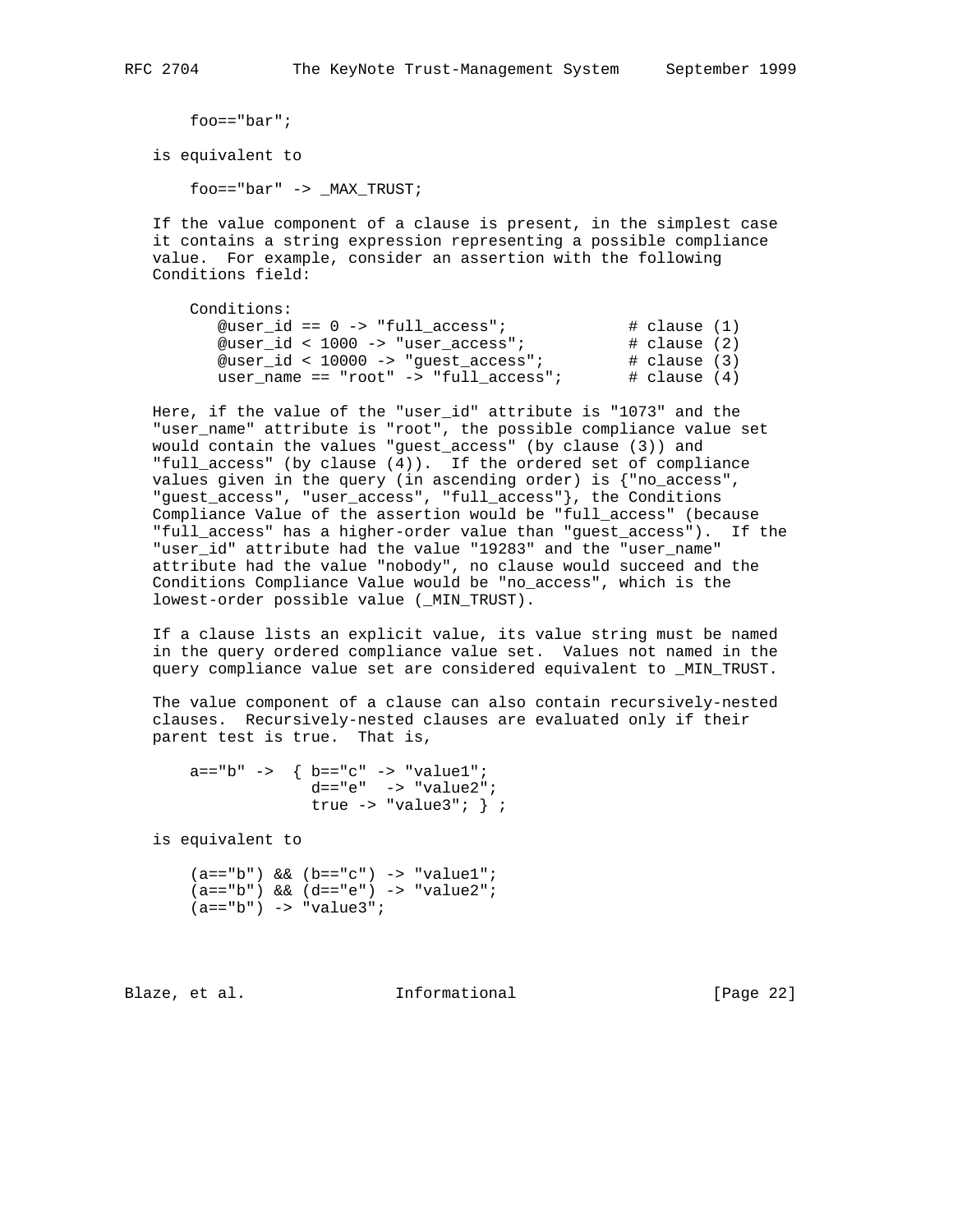String comparisons are case-sensitive.

A regular expression comparison  $("=")$  is considered true if the left-hand-side string expression matches the right-hand-side regular expression. If the POSIX regular expression group matching scheme is used, the number of groups matched is placed in the temporary meta attribute "\_0" (dereferenced as \_0), and each match is placed in sequence in the temporary attributes  $(1, 2, \ldots, N)$ . These match-attributes' values are valid only within subsequent references made within the same clause. Regular expression evaluation is case sensitive.

 A runtime error occurring in the evaluation of a test, such as division by zero or an invalid regular expression, causes the test to be considered false. For example:

```
foo == "bar" -> \{@a == 1/0 -> "oneval"; # subclause 1
                    @a == 2 \rightarrow "anotherval"; # subclause 2
 };
```
 Here, subclause 1 triggers a runtime error. Subclause 1 is therefore false (and has the value \_MIN\_TRUST). Subclause 2, however, would be evaluated normally.

 An invalid <RegExpr> is considered a runtime error and causes the test in which it occurs to be considered false.

#### 5.3.5 Licensee Compliance Value

 The Licensee Compliance Value of an assertion is calculated by evaluating the expression in the Licensees field, based on the Principal Compliance Value of the principals named there.

 If an assertion's Licensees field is empty, its Licensee Compliance Value is considered to be \_MIN\_TRUST. If an assertion's Licensees field is missing altogether, its Licensee Compliance Value is considered to be \_MAX\_TRUST.

 For each principal named in the Licensees field, its Principal Compliance Value is substituted for its name. If no Principal Compliance Value can be found for some named principal, its name is substituted with the \_MIN\_TRUST value.

 The licensees expression (as defined in Section 4.6.4) is evaluated as follows:

Blaze, et al. 1nformational 1999 [Page 23]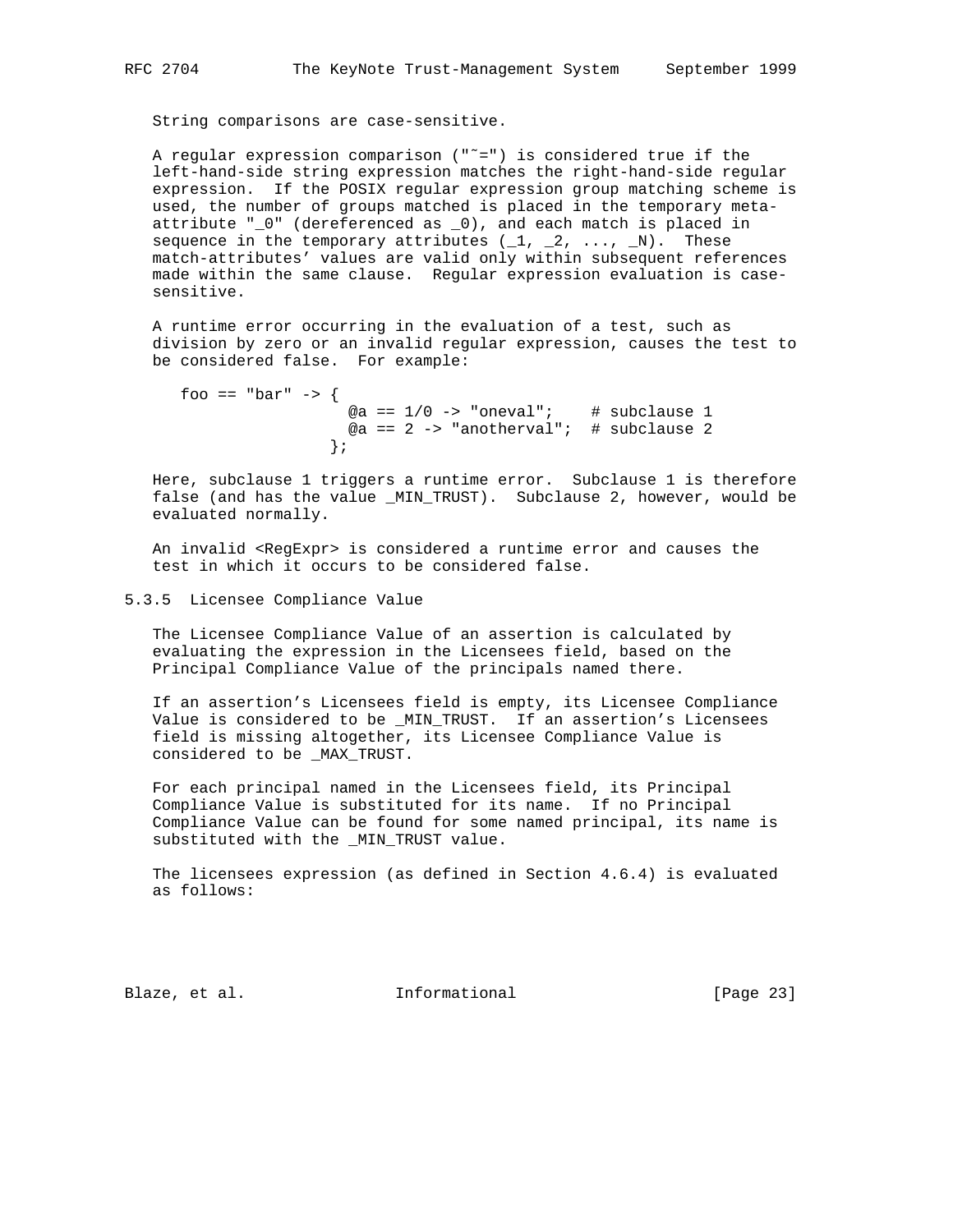- \* A "(...)" expression has the value of the enclosed subexpression.
- \* A "&&" expression has the lower-order (minimum) of its two subexpression values.
- \* A "||" expression has the higher-order (maximum) of its two subexpression values.
- \* A "<K>-of(<List>)" expression has the K-th highest order compliance value listed in <list>. Values that appear multiple times are counted with multiplicity. For example, if K = 3 and the orders of the listed compliance values are  $(0, 1, 2, 2, 3)$ , the value of the expression is the compliance value of order 2.

For example, consider the following Licensees field:

Licensees: ("alice" && "bob") || "eve"

 If the Principal Compliance Value is "yes" for principal "alice", "no" for principal "bob", and "no" for principal "eve", and "yes" is higher order than "no" in the query's Compliance Value Set, then the resulting Licensee Compliance Value is "no".

 Observe that if there are exactly two possible compliance values (e.g., "false" and "true"), the rules of Licensee Compliance Value resolution reduce exactly to standard Boolean logic.

5.4 Assertion Management

 Assertions may be either signed or unsigned. Only signed assertions should be used as credentials or transmitted or stored on untrusted media. Unsigned assertions should be used only to specify policy and for assertions whose integrity has already been verified as conforming to local policy by some mechanism external to the KeyNote system itself (e.g., X.509 certificates converted to KeyNote assertions by a trusted conversion program).

 Implementations that permit signed credentials to be verified by the KeyNote compliance checker generally provide two 'channels' through which applications can make assertions available. Unsigned, locally-trusted assertions are provided over a 'trusted' interface, while signed credentials are provided over an 'untrusted' interface. The KeyNote compliance checker verifies correct signatures for all assertions submitted over the untrusted interface. The integrity of KeyNote evaluation requires that only assertions trusted as reflecting local policy are submitted to KeyNote via the trusted interface.

Blaze, et al. 1nformational [Page 24]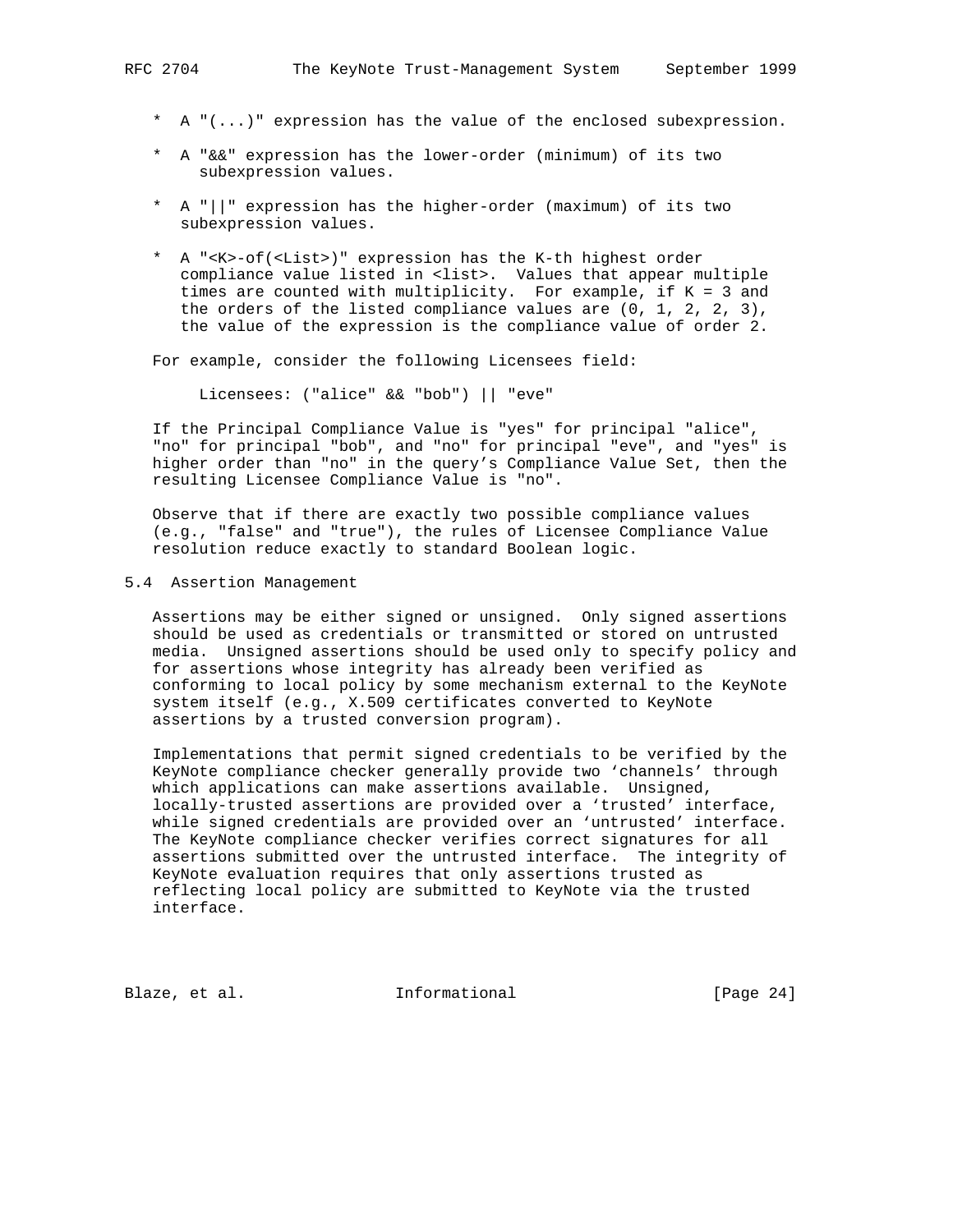Note that applications that use KeyNote exclusively as a local policy specification mechanism need use only trusted assertions. Other applications might need only a small number of infrequently changed trusted assertions to 'bootstrap' a policy whose details are specified in signed credentials issued by others and submitted over the untrusted interface.

# 5.5 Implementation Issues

 Informally, the semantics of KeyNote evaluation can be thought of as involving the construction a directed graph of KeyNote assertions rooted at a POLICY assertion that connects with at least one of the principals that requested the action.

 Delegation of some authorization from principal <A> to a set of principals <B> is expressed as an assertion with principal <A> given in the Authorizer field, principal set <B> given in the Licensees field, and the authorization to be delegated encoded in the Conditions field. How the expression digraph is constructed is implementation-dependent and implementations may use different algorithms for optimizing the graph's construction. Some implementations might use a 'bottom up' traversal starting at the principals that requested the action, others might follow a 'top down' approach starting at the POLICY assertions, and still others might employ other heuristics entirely.

 Implementations are encouraged to employ mechanisms for recording exceptions (such as division by zero or syntax error), and reporting them to the invoking application if requested. Such mechanisms are outside the scope of this document.

6. Examples

 In this section, we give examples of KeyNote assertions that might be used in hypothetical applications. These examples are intended primarily to illustrate features of KeyNote assertion syntax and semantics, and do not necessarily represent the best way to integrate KeyNote into applications.

 In the interest of readability, we use much shorter keys than would ordinarily be used in practice. Note that the Signature fields in these examples do not represent the result of any real signature calculation.

Blaze, et al. 1nformational [Page 25]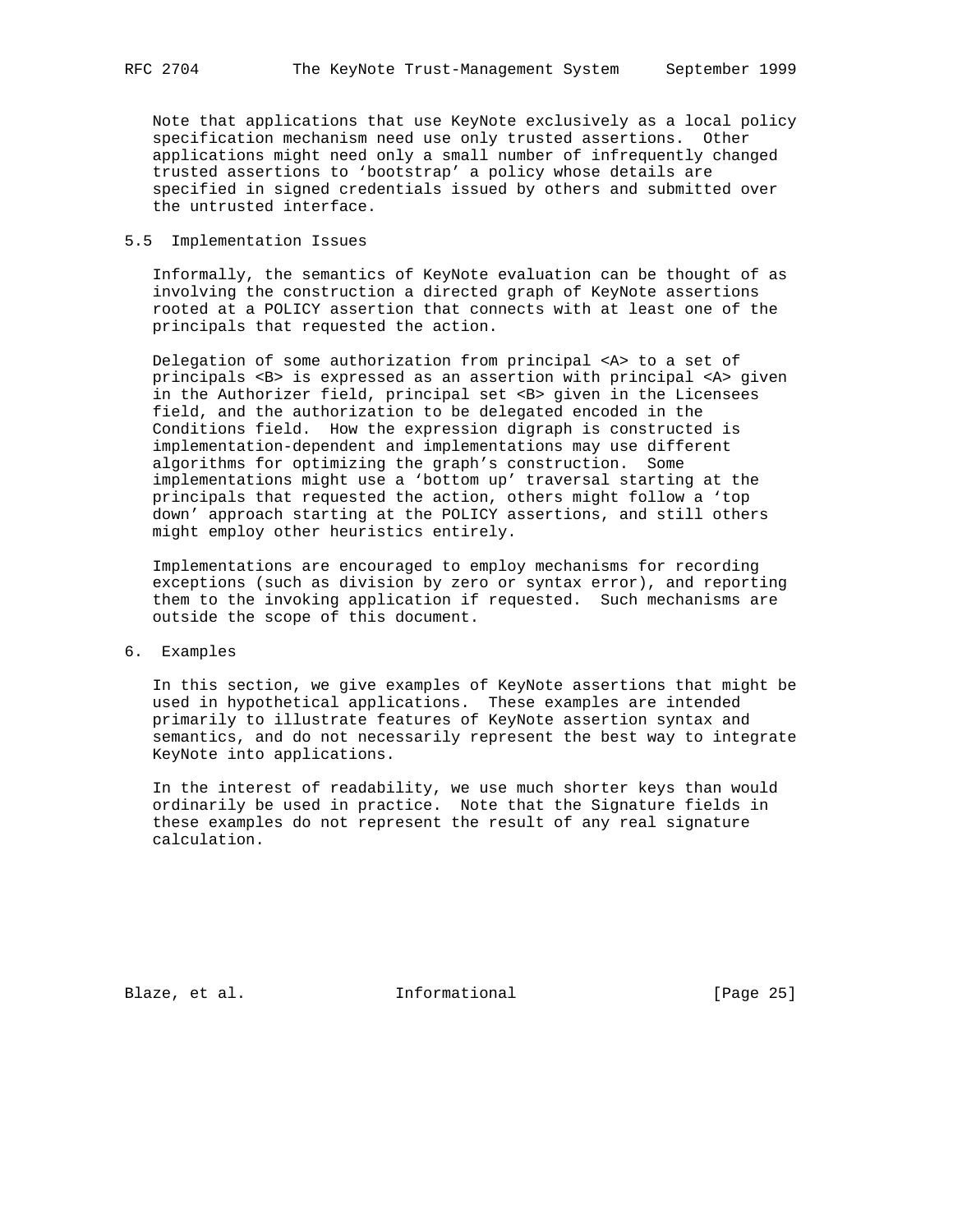- 1. TRADITIONAL CA / EMAIL
	- A. A policy unconditionally authorizing RSA key abc123 for all actions. This essentially defers the ability to specify policy to the holder of the secret key corresponding to abc123:

 Authorizer: "POLICY" Licensees: "RSA:abc123"

 B. A credential assertion in which RSA Key abc123 trusts either RSA key 4401ff92 (called 'Alice') or DSA key d1234f (called 'Bob') to perform actions in which the "app\_domain" is "RFC822-EMAIL", where the "address" matches the regular expression "^.\*@keynote\.research\.att\.com\$". In other words, abc123 trusts Alice and Bob as certification authorities for the keynote.research.att.com domain.

 KeyNote-Version: 2 Local-Constants: Alice="DSA:4401ff92" # Alice's key Bob="RSA:d1234f" # Bob's key Authorizer: "RSA:abc123" Licensees: Alice || Bob Conditions: (app\_domain == "RFC822-EMAIL") && (address ˜= # only applies to one domain "^.\*@keynote\\.research\\.att\\.com\$"); Signature: "RSA-SHA1:213354f9"

 C. A certificate credential for a specific user whose email address is mab@keynote.research.att.com and whose name, if present, must be "M. Blaze". The credential was issued by the 'Alice' authority (whose key is certified in Example B above):

 KeyNote-Version: 2 Authorizer: "DSA:4401ff92" # the Alice CA Licensees: "DSA:12340987" # mab's key Conditions: ((app\_domain == "RFC822-EMAIL") && (name == "M. Blaze" || name == "") && (address == "mab@keynote.research.att.com")); Signature: "DSA-SHA1:ab23487"

Blaze, et al. 1nformational [Page 26]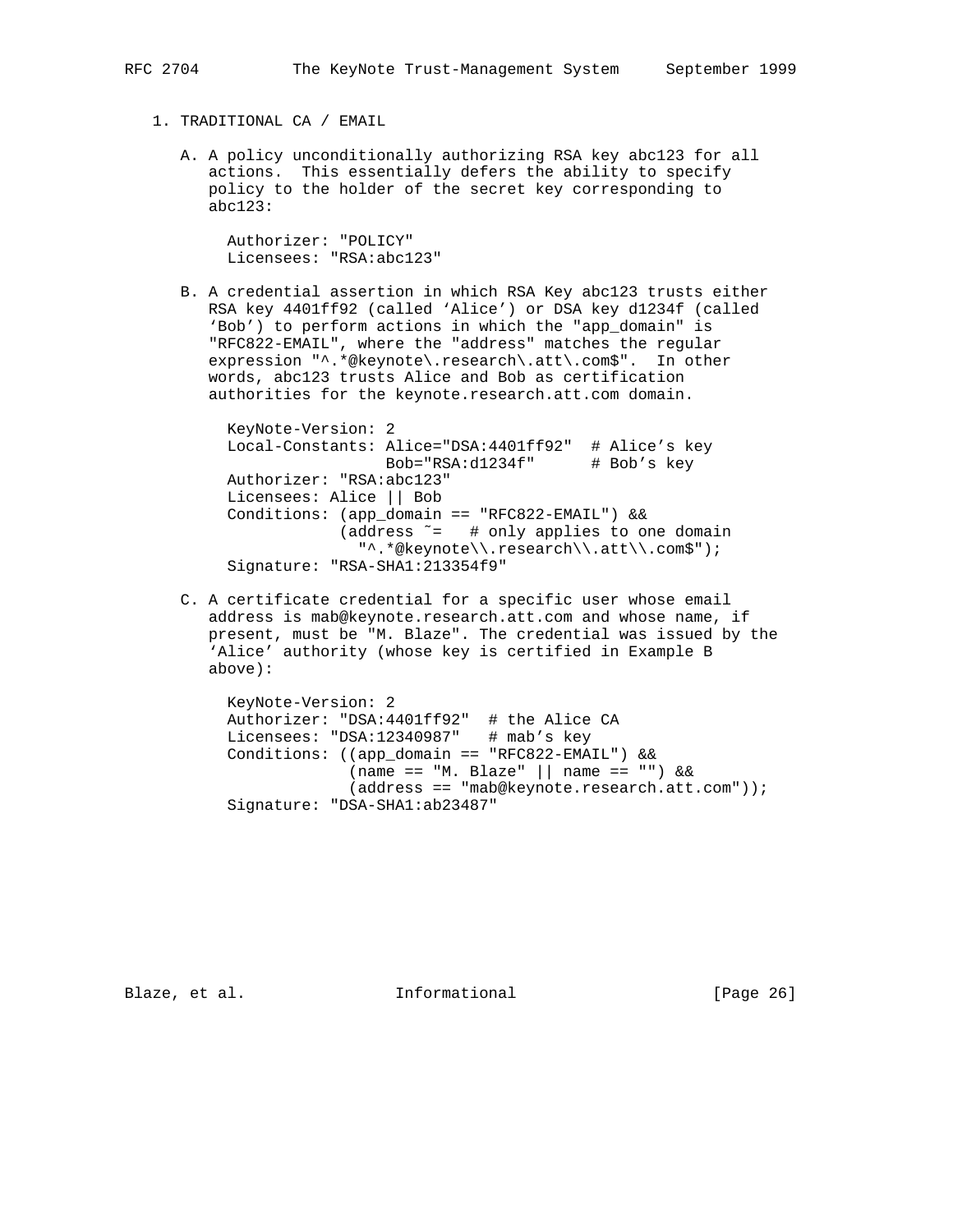D. Another certificate credential for a specific user, also issued by the 'Alice' authority. This example allows three different keys to sign as jf@keynote.research.att.com (each for a different cryptographic algorithm). This is, in effect, three credentials in one:

 KeyNote-Version: "2" Authorizer: "DSA:4401ff92" # the Alice CA Licensees: "DSA:abc991" || # jf's DSA key "RSA:cde773" || # jf's RSA key "BFIK:fd091a" # jf's BFIK key Conditions: ((app\_domain == "RFC822-EMAIL") && (name == "J. Feigenbaum" || name == "") && (address == "jf@keynote.research.att.com")); Signature: "DSA-SHA1:8912aa"

> Observe that under policy A and credentials B, C and D, the following action attribute sets are accepted (they return \_MAX\_TRUST):

 \_ACTION\_AUTHORIZERS = "dsa:12340987"  $app\ domain = "RFC822-EMAIL"$  address = "mab@keynote.research.att.com" and \_ACTION\_AUTHORIZERS = "dsa:12340987" app\_domain = "RFC822-EMAIL" address = "mab@keynote.research.att.com" name = "M. Blaze"

 while the following are not accepted (they return \_MIN\_TRUST):

```
 _ACTION_AUTHORIZERS = "dsa:12340987"
    app_domain = "RFC822-EMAIL"
    address = "angelos@dsl.cis.upenn.edu"
 and
    _ACTION_AUTHORIZERS = "dsa:abc991"
    app_domain = "RFC822-EMAIL"
    address = "mab@keynote.research.att.com"
    name = "M. Blaze"
 and
    _ACTION_AUTHORIZERS = "dsa:12340987"
    app_domain = "RFC822-EMAIL"
    address = "mab@keynote.research.att.com"
    name = "J. Feigenbaum"
```
Blaze, et al. **Informational** [Page 27]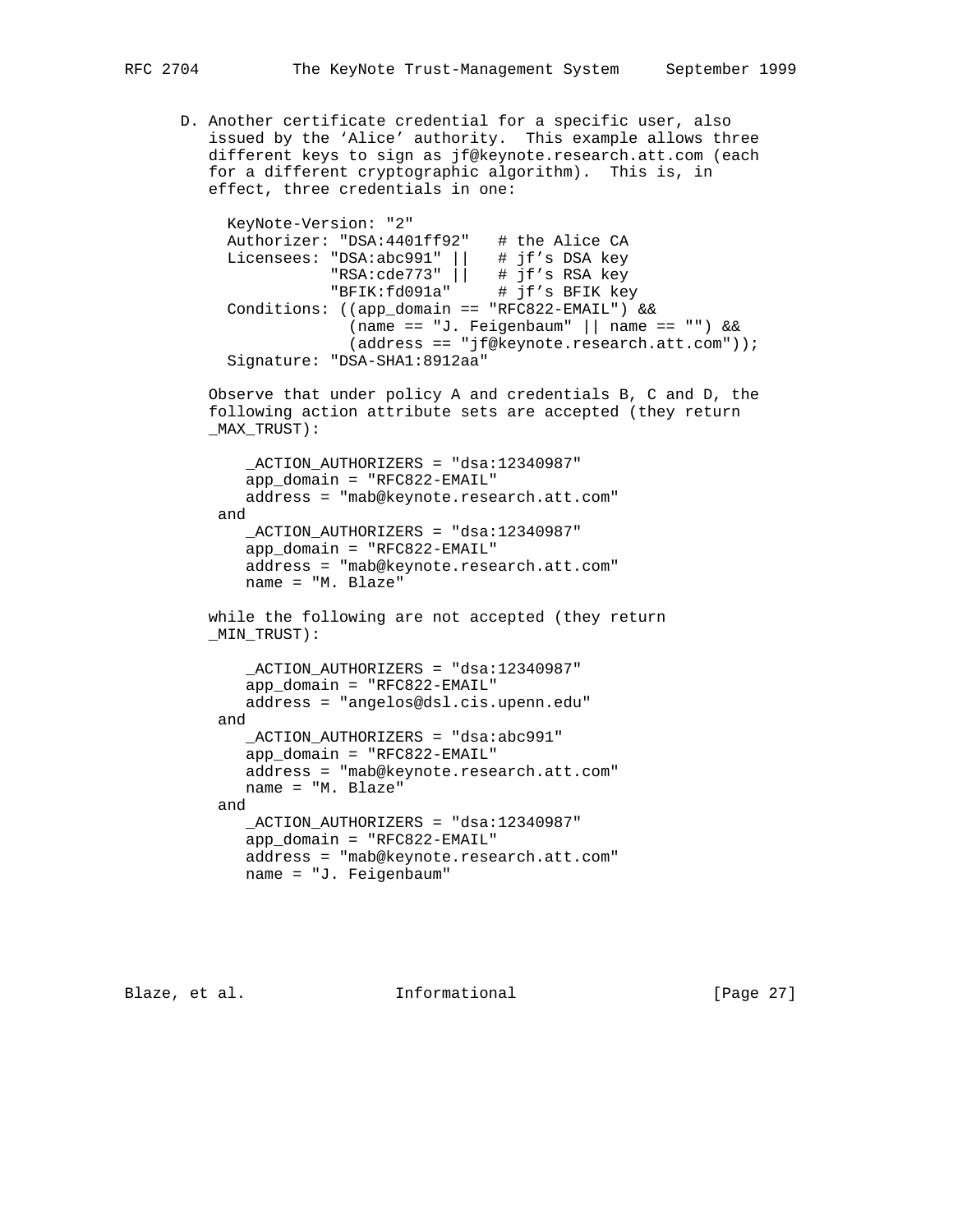- 2. WORKFLOW/ELECTRONIC COMMERCE
	- E. A policy that delegates authority for the "SPEND" application domain to RSA key dab212 when the amount given in the "dollars" attribute is less than 10000.

 Authorizer: "POLICY" Licensees: "RSA:dab212" # the CFO's key Conditions: (app\_domain=="SPEND") && (@dollars < 10000);

 F. RSA key dab212 delegates authorization to any two signers, from a list, one of which must be DSA key feed1234 in the "SPEND" application when @dollars < 7500. If the amount in @dollars is 2500 or greater, the request is approved but logged.

 KeyNote-Version: 2 Comment: This credential specifies a spending policy Authorizer: "RSA:dab212" # the CFO Licensees: "DSA:feed1234" && # The vice president ("RSA:abc123" || # middle manager #1 "DSA:bcd987" || # middle manager #2 "DSA:cde333" || # middle manager #3 "DSA:def975" || # middle manager #4 "DSA:978add") # middle manager #5 Conditions: (app\_domain=="SPEND") # note nested clauses -> { (@(dollars) < 2500) -> \_MAX\_TRUST; (@(dollars) < 7500) -> "ApproveAndLog"; }; Signature: "RSA-SHA1:9867a1"

 G. According to this policy, any two signers from the list of managers will do if @(dollars) < 1000:

```
 KeyNote-Version: 2
 Authorizer: "POLICY"
 Licensees: 2-of("DSA:feed1234", # The VP
                  "RSA:abc123", # Middle management clones
                  "DSA:bcd987",
                  "DSA:cde333",
                  "DSA:def975",
                 "DSA:978add")
 Conditions: (app_domain=="SPEND") &&
             (@(dollars) < 1000);
```
Blaze, et al. **Informational** [Page 28]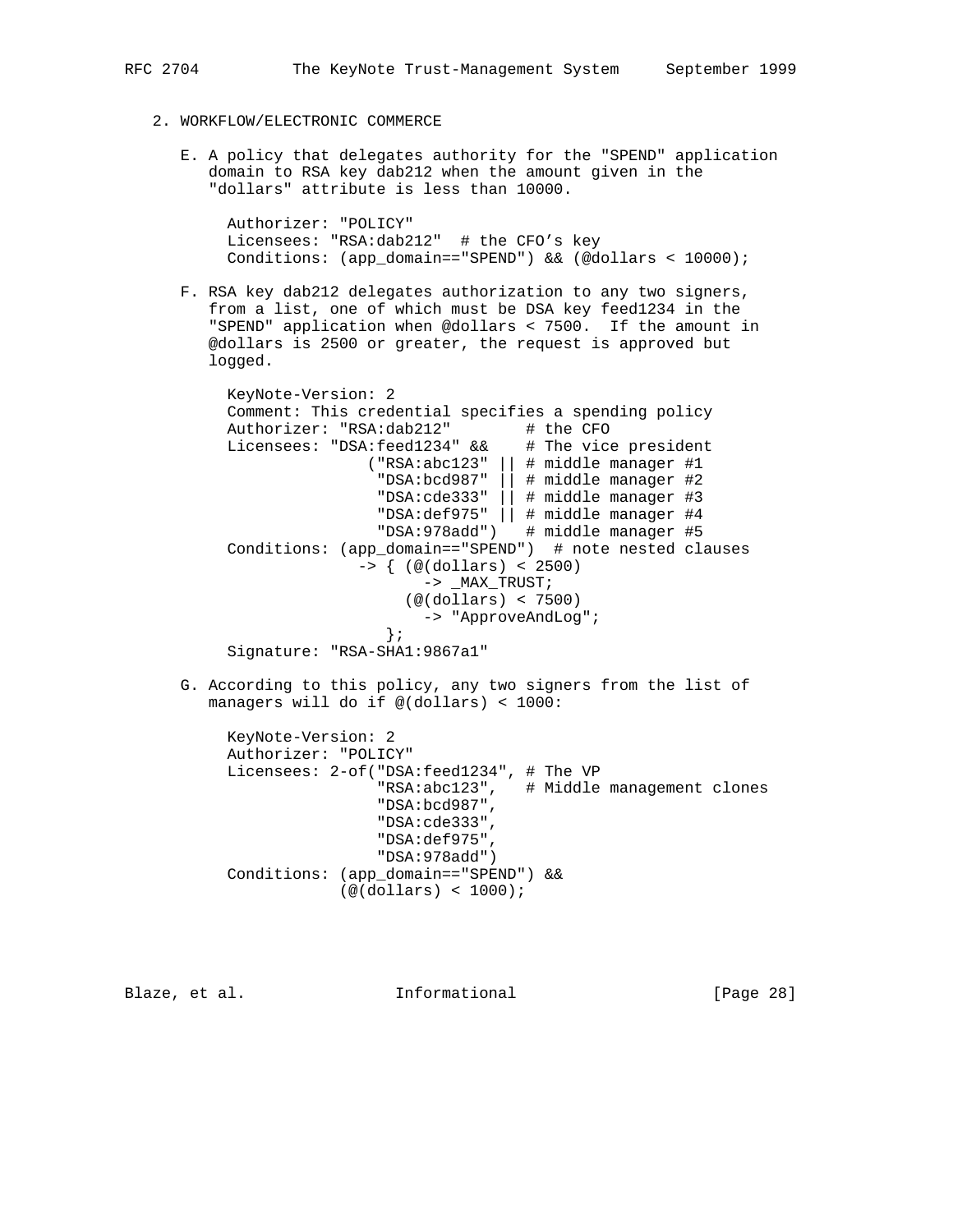H. A credential from dab212 with a similar policy, but only one signer is required if @(dollars) < 500. A log entry is made if the amount is at least 100.

```
 KeyNote-Version: 2
           Comment: This one credential is equivalent to six separate
                    credentials, one for each VP and middle manager.
                    Individually, they can spend up to $500, but if
                    it's $100 or more, we log it.
          Authorizer: "RSA:dab212" # From the CFO
 Licensees: "DSA:feed1234" || # The VP
 "RSA:abc123" || # The middle management clones
                      "DSA:bcd987" ||
                      "DSA:cde333" ||
                      "DSA:def975" ||
                      "DSA:978add"
           Conditions: (app_domain="SPEND") # nested clauses
                         -> { (@(dollars) < 100) -> _MAX_TRUST;
                           (\mathcal{Q}(\text{dollars}) \leq 500) \rightarrow \text{"Approxenduog";} };
           Signature: "RSA-SHA1:186123"
```
 Assume a query in which the ordered set of Compliance Values is {"Reject", "ApproveAndLog", "Approve"}. Under policies E and G, and credentials F and H, the Policy Compliance Value is "Approve" (\_MAX\_TRUST) when:

```
 _ACTION_AUTHORIZERS = "DSA:978add"
     app_domain = "SPEND"
     dollars = "45"
    unmentioned_attribute = "whatever"
 and
     _ACTION_AUTHORIZERS = "RSA:abc123,DSA:cde333"
     app_domain = "SPEND"
     dollars = "550"
```
The following return "ApproveAndLog":

```
 _ACTION_AUTHORIZERS = "DSA:feed1234,DSA:cde333"
    app\ domain = "SPEND" dollars = "5500"
 and
     _ACTION_AUTHORIZERS = "DSA:cde333"
     app_domain = "SPEND"
     dollars = "150"
```
Blaze, et al. **Informational** [Page 29]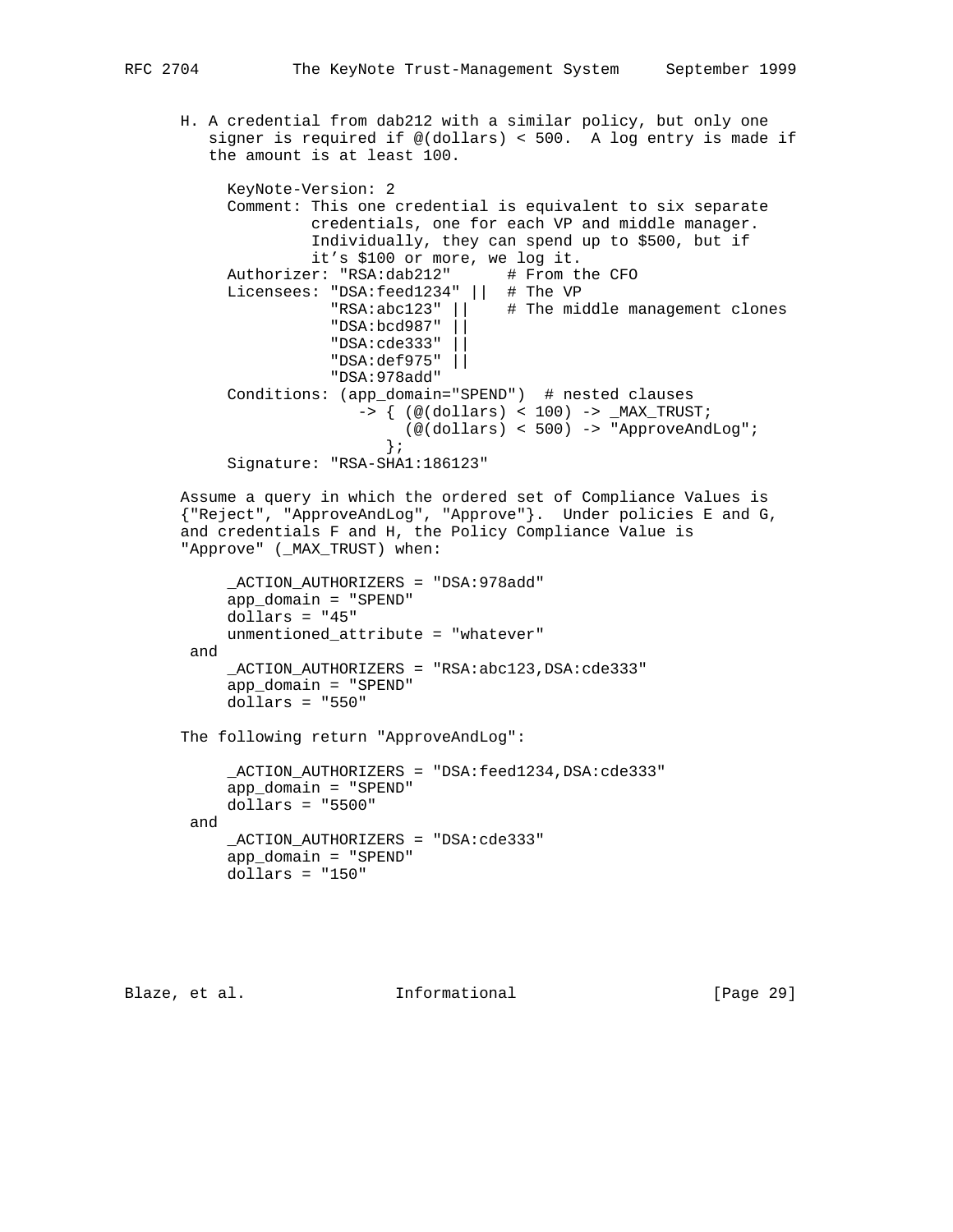However, the following return "Reject" (\_MIN\_TRUST):

```
 _ACTION_AUTHORIZERS = "DSA:def975"
    app\ domain = "SPEND" dollars = "550"
 and
     _ACTION_AUTHORIZERS = "DSA:cde333,DSA:978add"
     app_domain = "SPEND"
     dollars = "5500"
```
7. Trust-Management Architecture

 KeyNote provides a simple mechanism for describing security policy and representing credentials. It differs from traditional certification systems in that the security model is based on binding keys to predicates that describe what the key is authorized by policy to do, rather than on resolving names. The infrastructure and architecture to support a KeyNote system is therefore rather different from that required for a name-based certification scheme. The KeyNote trust-management architecture is based on that of PolicyMaker [BFL96,BFS98].

 It is important to understand the separation between the responsibilities of the KeyNote system and those of the application and other support infrastructure. A KeyNote compliance checker will determine, based on policy and credential assertions, whether a proposed action is permitted according to policy. The usefulness of KeyNote output as a policy enforcement mechanism depends on a number of factors:

- \* The action attributes and the assignment of their values must reflect accurately the security requirements of the application. Identifying the attributes to include in the action attribute set is perhaps the most important task in integrating KeyNote into new applications.
- \* The policy of the application must be correct and well-formed. In particular, trust must be deferred only to principals that should, in fact, be trusted by the application.
- \* The application itself must be trustworthy. KeyNote does not directly enforce policy; it only provides advice to the applications that call it. In other words, KeyNote assumes that the application itself is trusted and that the policy assertions it specifies are correct. Nothing prevents an application from submitting misleading or incorrect assertions to KeyNote or from ignoring KeyNote altogether.

Blaze, et al. 1nformational 1999 [Page 30]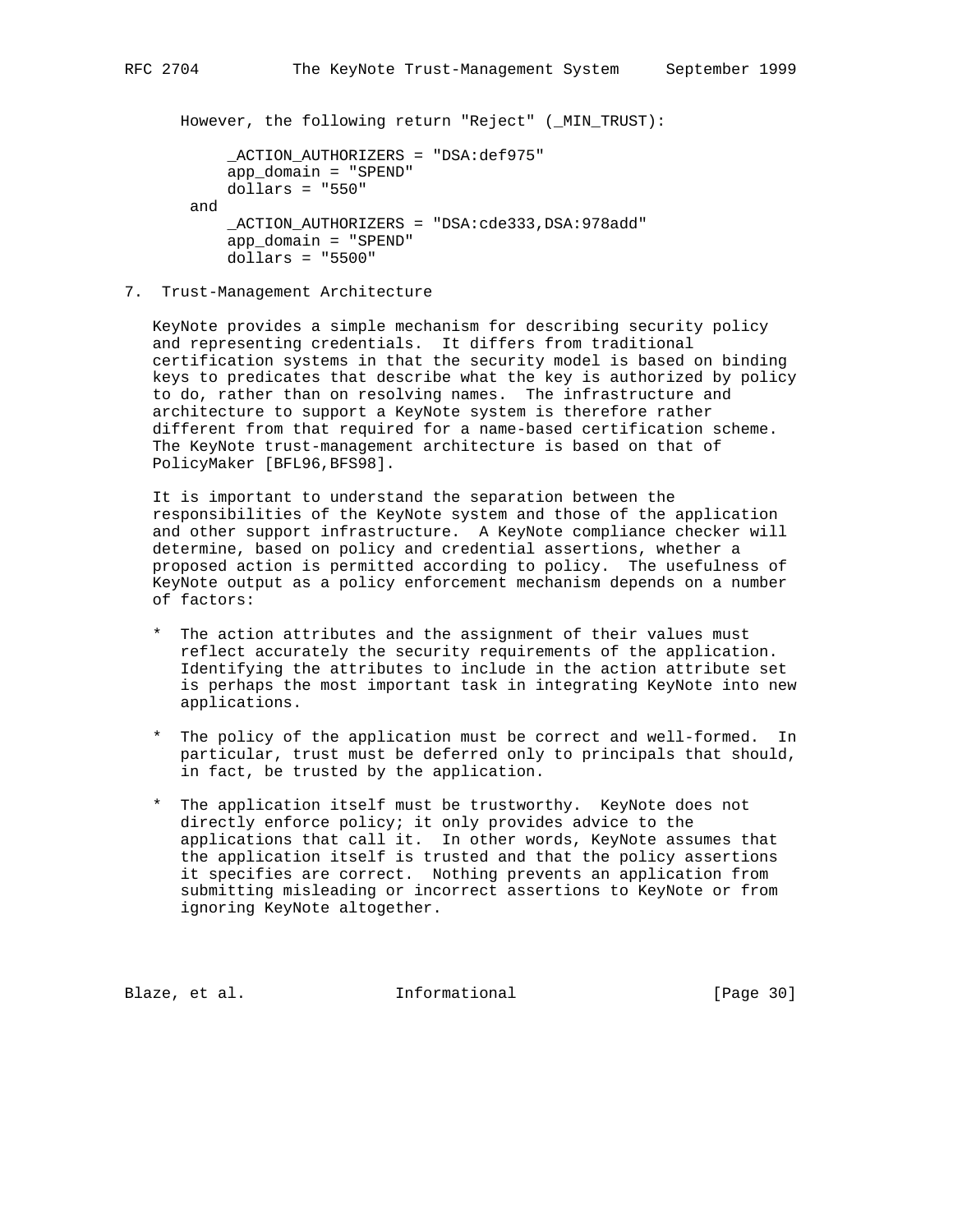It is also up to the application (or some service outside KeyNote) to select the appropriate credentials and policy assertions with which to run a particular query. Note, however, that even if inappropriate credentials are provided to KeyNote, this cannot result in the approval of an illegal action (as long as the policy assertions are correct and the the action attribute set itself is correctly passed to KeyNote).

 KeyNote is monotonic; adding an assertion to a query can never result in a query's having a lower compliance value that it would have had without the assertion. Omitting credentials may, of course, result in legal actions being disallowed. Selecting appropriate credentials (e.g., from a distributed database or 'key server') is outside the scope of the KeyNote language and may properly be handled by a remote client making a request, by the local application receiving the request, or by a network-based service, depending on the application.

 In addition, KeyNote does not itself provide credential revocation services, although credentials can be written to expire after some date by including a date test in the predicate. Applications that require credential revocation can use KeyNote to help specify and implement revocation policies. A future document will address expiration and revocation services in KeyNote.

 Because KeyNote is designed to support a variety of applications, several different application interfaces to a KeyNote implementation are possible. In its simplest form, a KeyNote compliance checker would exist as a stand-alone application, with other applications calling it as needed. KeyNote might also be implemented as a library to which applications are linked. Finally, a KeyNote implementation might run as a local trusted service, with local applications communicating their queries via some interprocess communication mechanism.

8. Security Considerations

 Trust management is itself a security service. Bugs in or incorrect use of a KeyNote compliance checker implementation could have security implications for any applications in which it is used.

9. IANA Considerations

 This document contains three identifiers to be maintained by the IANA. This section explains the criteria to be used by the IANA to assign additional identifiers in each of these lists.

Blaze, et al. 1nformational [Page 31]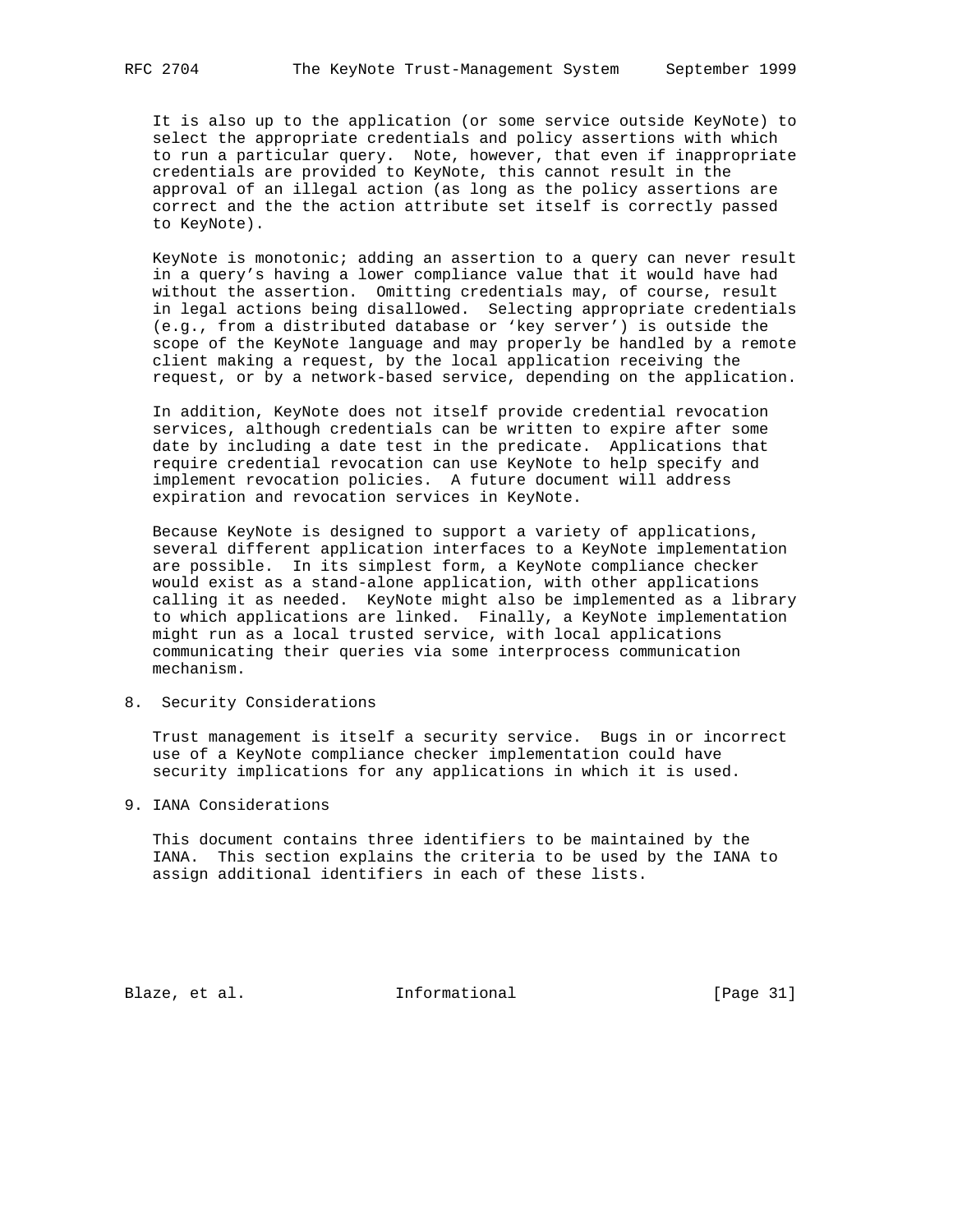#### 9.1 app\_domain Identifiers

 The only thing required of IANA on allocation of these identifiers is that they be unique strings. These strings are case-sensitive for KeyNote purposes, however it is strongly recommended that IANA assign different capitalizations of the same string only to the same organization.

# 9.2 Public Key Format Identifiers

 These strings uniquely identify a public key algorithm as used in the KeyNote system for representing keys. Requests for assignment of new identifiers must be accompanied by an RFC-style document that describes the details of this encoding. Example strings are "rsa hex:" and "dsa-base64:". These strings are case-insensitive.

# 9.3 Signature Algorithm Identifiers

 These strings uniquely identify a public key algorithm as used in the KeyNote system for representing public key signatures. Requests for assignment of new identifiers must be accompanied by an RFC-style document that describes the details of this encoding. Example strings are "sig-rsa-md5-hex:" and "sig-dsa-sha1-base64:". Note that all such strings must begin with the prefix "sig-". These strings are case-insensitive.

Blaze, et al. 1nformational [Page 32]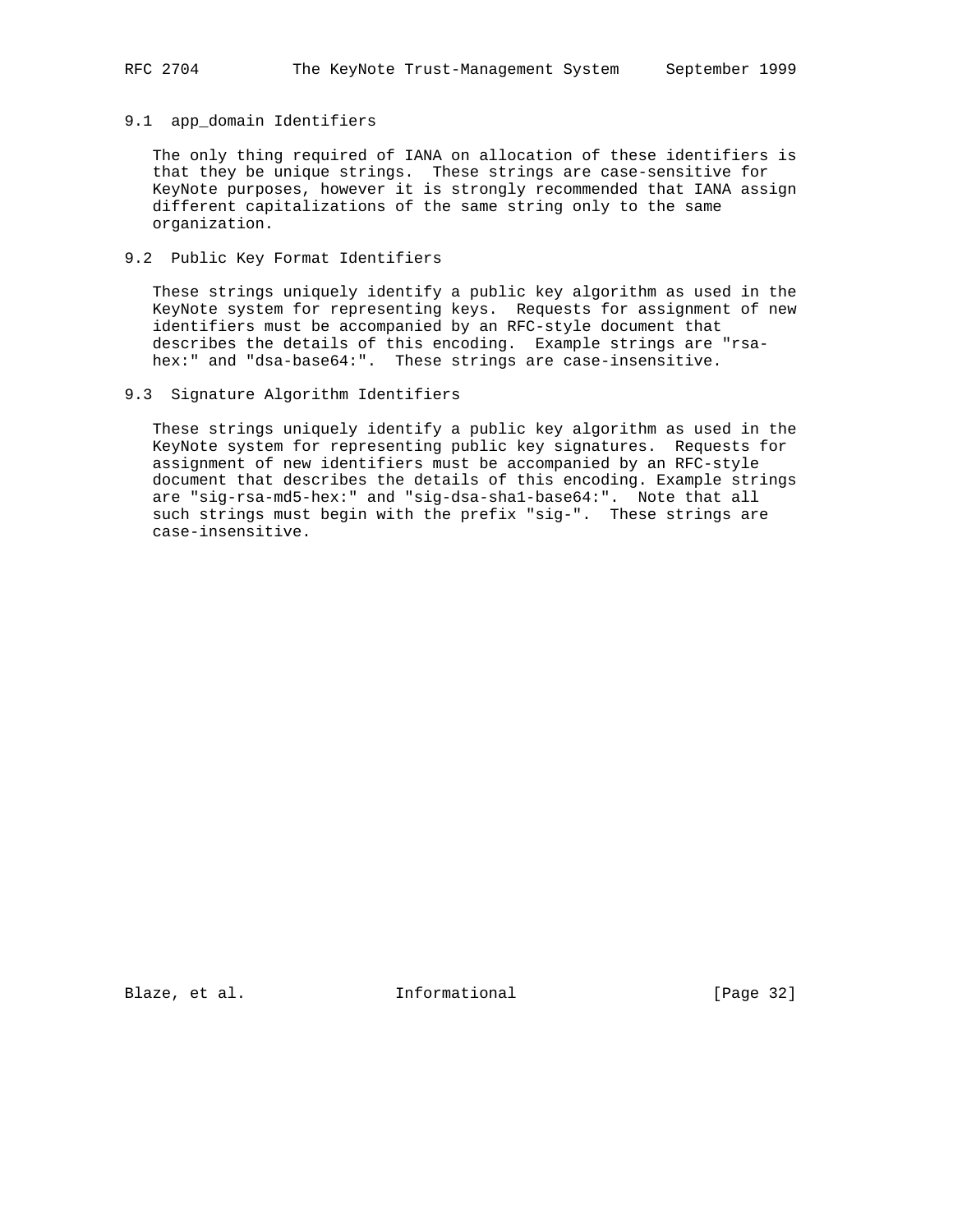A. Acknowledgments

 We thank Lorrie Faith Cranor (AT&T Labs - Research) and Jonathan M. Smith (University of Pennsylvania) for their suggestions and comments on earlier versions of this document.

# B. Full BNF (alphabetical order)

<ALGORITHM>:: {see section 4.4.2} ;

 <Assertion>:: <VersionField>? <AuthField> <LicenseesField>? <LocalConstantsField>? <ConditionsField>? <CommentField>? <SignatureField>? ;

 <Assignments>:: "" | <AttributeID> "=" <StringLiteral> <Assignments>  $\mathcal{L}$ 

 $\varepsilon$ AttributeID>:: {Any string starting with a-z, A-Z, or the underscore character, followed by any number of  $a-z$ ,  $A-Z$ ,  $0-9$ , or underscore characters} ;

<AuthField>:: "Authorizer:" <AuthID> ;

<AuthID>:: <PrincipalIdentifier> | <DerefAttribute> ;

 <Clause>:: <Test> "->" "{" <ConditionsProgram> "}" |  $<$ Test> "->"  $<$ Value> |  $<$ Test> ;

<Comment>:: "#" {ASCII characters} ;

<CommentField>:: "Comment:" {Free-form text} ;

<ConditionsField>:: "Conditions:" <ConditionsProgram> ;

<ConditionsProgram>:: "" | <Clause> ";" <ConditionsProgram> ;

<DerefAttribute>:: <AttributeID> ;

<ENCODEDBITS>:: {see section 4.4.2} ;

 <FloatEx>:: <FloatEx> "+" <FloatEx> | <FloatEx> "-" <FloatEx> | <FloatEx> "\*" <FloatEx> | <FloatEx> "/" <FloatEx> | <FloatEx> "^" <FloatEx> | "-" <FloatEx> | "(" <FloatEx> ")" | <FloatLiteral> | "&" <StrEx> ; <FloatRelExpr>:: <FloatEx> "<" <FloatEx> | <FloatEx> ">" <FloatEx> | <FloatEx> "<=" <FloatEx>

 $|$  <FloatEx> ">=" <FloatEx> ;

Blaze, et al. **Informational** [Page 33]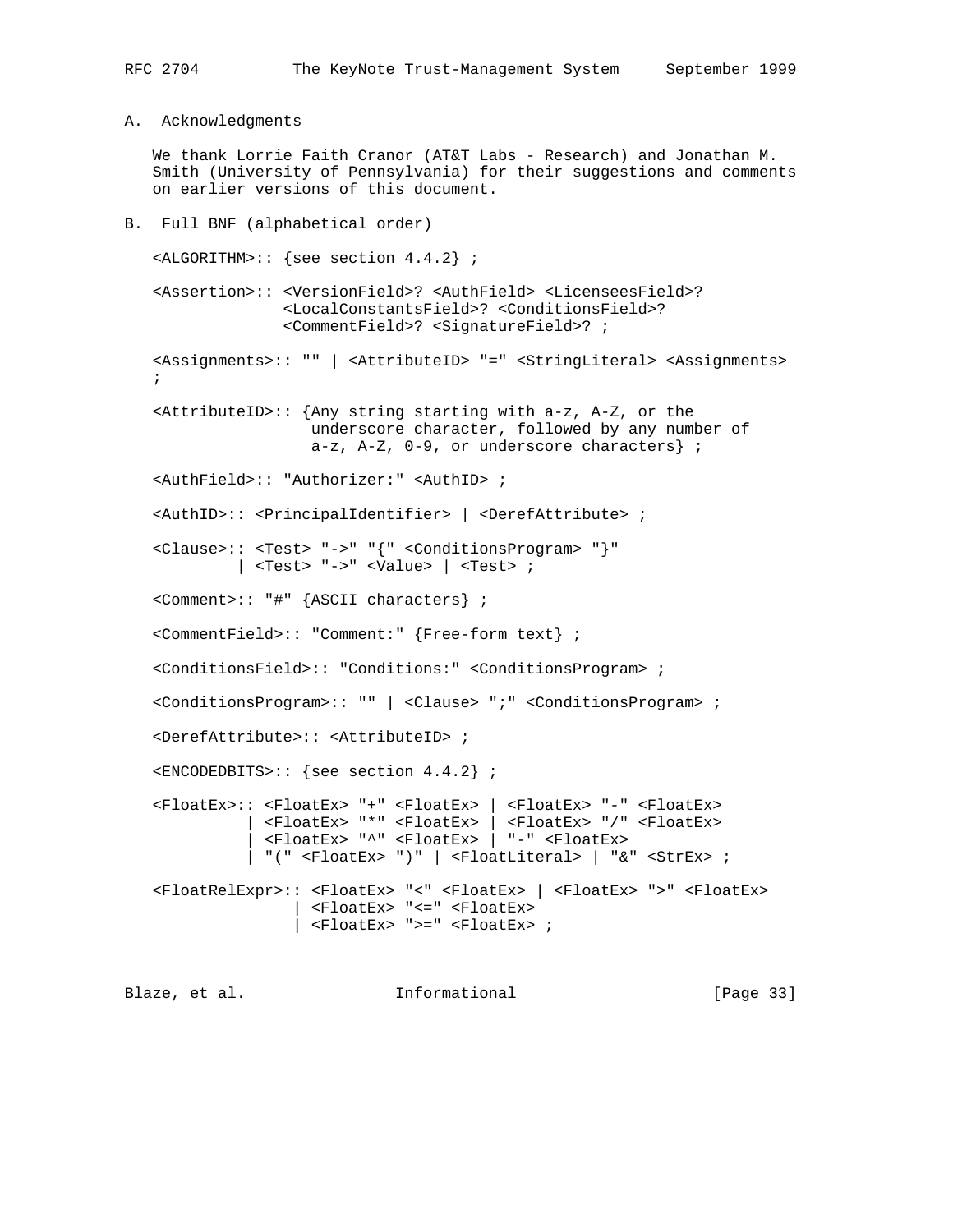<FloatLiteral>:: <IntegerLiteral>"."<IntegerLiteral> ; <IDString>:: <ALGORITHM>":"<ENCODEDBITS> ; <IntegerLiteral>:: {Decimal number of at least one digit} ; <IntEx>:: <IntEx> "+" <IntEx> | <IntEx> "-" <IntEx> | <IntEx> "\*" <IntEx> | <IntEx> "/" <IntEx> | <IntEx> "%" <IntEx> | <IntEx> "^" <IntEx> | "-" <IntEx> | "(" <IntEx> ")" | <IntegerLiteral> | "@" <StrEx> ; <IntRelExpr>:: <IntEx> "==" <IntEx> | <IntEx> "!=" <IntEx> | <IntEx> "<" <IntEx> | <IntEx> ">" <IntEx> | <IntEx> "<=" <IntEx> | <IntEx> ">=" <IntEx> ;  $\langle K \rangle$ :: {Decimal number starting with a digit from 1 to 9} ; <KeyID>:: <StrEx> ; <LicenseesExpr>:: "" | <PrincExpr> ; <LicenseesField>:: "Licensees:" <LicenseesExpr> ; <LocalConstantsField>:: "Local-Constants:" <Assignments> ; <OpaqueID>:: <StrEx> ; <PrincExpr>:: "(" <PrincExpr> ")" | <PrincExpr> "&&" <PrincExpr> | <PrincExpr> "||" <PrincExpr> | <K>"-of(" <PrincList> ")" | <PrincipalIdentifier> | <DerefAttribute> ; <PrincipalIdentifier>:: <OpaqueID> | <KeyID> ; <PrincList>:: <PrincipalIdentifier> | <DerefAttribute> | <PrincList> "," <PrincList> ; <RegExpr>:: {POSIX 1003.2 Regular Expression} <RelExpr>:: "(" <RelExpr> ")" | <RelExpr> "&&" <RelExpr> | <RelExpr> "||" <RelExpr> | "!" <RelExpr> | <IntRelExpr> | <FloatRelExpr> | <StringRelExpr> | "true" | "false" ; <Signature>:: <StrEx> ; <SignatureField>:: "Signature:" <Signature> ;

Blaze, et al. 1nformational [Page 34]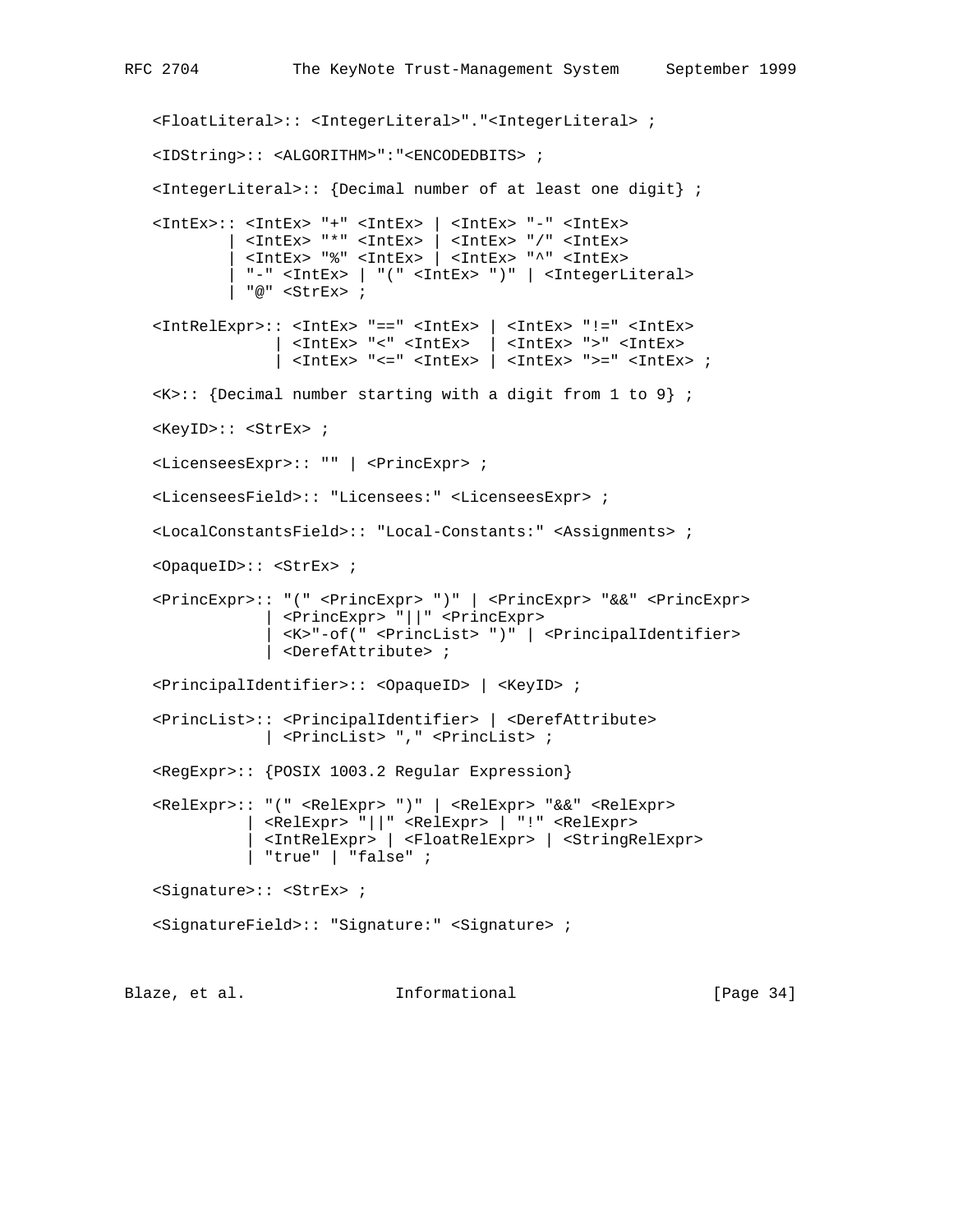<StrEx>:: <StrEx> "." <StrEx> | <StringLiteral> | "(" <StrEx> ")" | <DerefAttribute> | "\$" <StrEx> ; <StringLiteral>:: {see section 4.3.1} ; <StringRelExpr>:: <StrEx> "==" <StrEx> | <StrEx> "!=" <StrEx> | <StrEx> "<" <StrEx> | <StrEx> ">" <StrEx> | <StrEx> "<=" <StrEx> | <StrEx> ">=" <StrEx> | <StrEx> "˜=" <RegExpr> ; <Test>:: <RelExpr> ; <Value>:: <StrEx> ; <VersionField>:: "KeyNote-Version:" <VersionString> ; <VersionString>:: <StringLiteral> | <IntegerLiteral> ;

References

- [BFL96] M. Blaze, J. Feigenbaum, J. Lacy. Decentralized Trust Management. Proceedings of the 17th IEEE Symp. on Security and Privacy. pp 164-173. IEEE Computer Society, 1996. Available at <ftp://ftp.research.att.com/dist/mab/policymaker.ps>
- [BFS98] M. Blaze, J. Feigenbaum, M. Strauss. Compliance-Checking in the PolicyMaker Trust-Management System. Proc. 2nd Financial Crypto Conference. Anguilla 1998. LNCS #1465, pp 251-265, Springer-Verlag, 1998. Available at <ftp://ftp.research.att.com/dist/mab/pmcomply.ps>
- [Bla99] M. Blaze, J. Feigenbaum, J. Ioannidis, A. Keromytis. The Role of Trust Management in Distributed System Security. Chapter in Secure Internet Programming: Security Issues for Mobile and Distributed Objects (Vitek and Jensen, eds.). Springer-Verlag, 1999. Available at <ftp://ftp.research.att.com/dist/mab/trustmgt.ps>.
- [Cro82] Crocker, D., "Standard for the Format of ARPA Internet Text Messages", STD 11, RFC 822, August 1982.
- [DSA94] Digital Signature Standard. FIPS-186. National Institute of Standards, U.S. Department of Commerce. May 1994.
- [PKCS1] PKCS #1: RSA Encryption Standard, Version 1.5. RSA Laboratories. November 1993.

Blaze, et al. **Informational** [Page 35]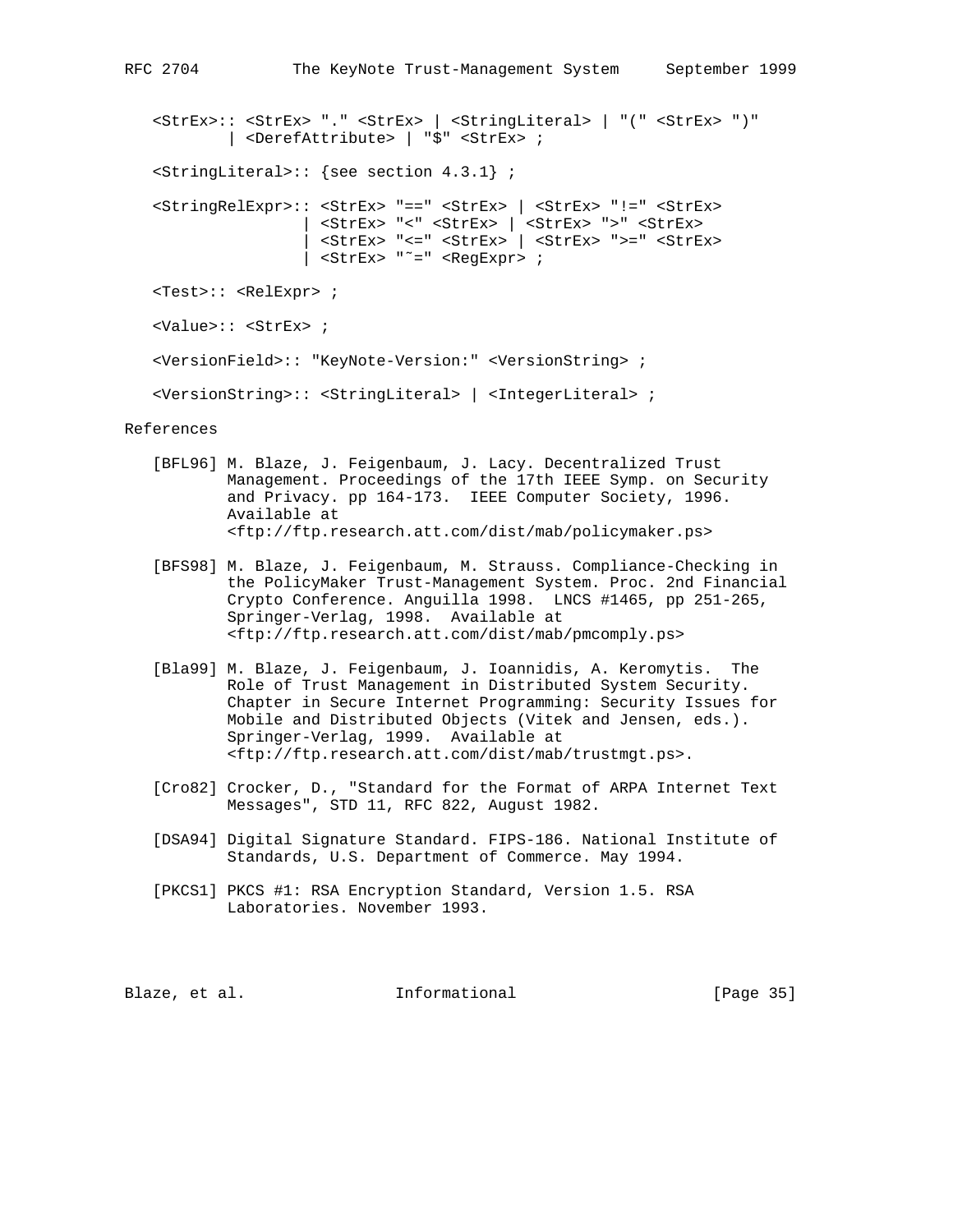[RSA78] R. L. Rivest, A. Shamir, L. M. Adleman. A Method for Obtaining Digital Signatures and Public-Key Cryptosystems. Communications of the ACM, v21n2. pp 120-126. February 1978.

Authors' Addresses

 Comments about this document should be discussed on the keynote-users mailing list hosted at nsa.research.att.com. To subscribe, send an email message containing the single line subscribe keynote-users in the message body to <majordomo@nsa.research.att.com>.

 Questions about this document can also be directed to the authors as a group at the keynote@research.att.com alias, or to the individual authors at:

 Matt Blaze AT&T Labs - Research 180 Park Avenue Florham Park, New Jersey 07932-0971

EMail: mab@research.att.com

 Joan Feigenbaum AT&T Labs - Research 180 Park Avenue Florham Park, New Jersey 07932-0971

EMail: jf@research.att.com

 John Ioannidis AT&T Labs - Research 180 Park Avenue Florham Park, New Jersey 07932-0971

EMail: ji@research.att.com

 Angelos D. Keromytis Distributed Systems Lab CIS Department, University of Pennsylvania 200 S. 33rd Street Philadelphia, Pennsylvania 19104-6389

EMail: angelos@dsl.cis.upenn.edu

Blaze, et al. 1nformational 1999 [Page 36]